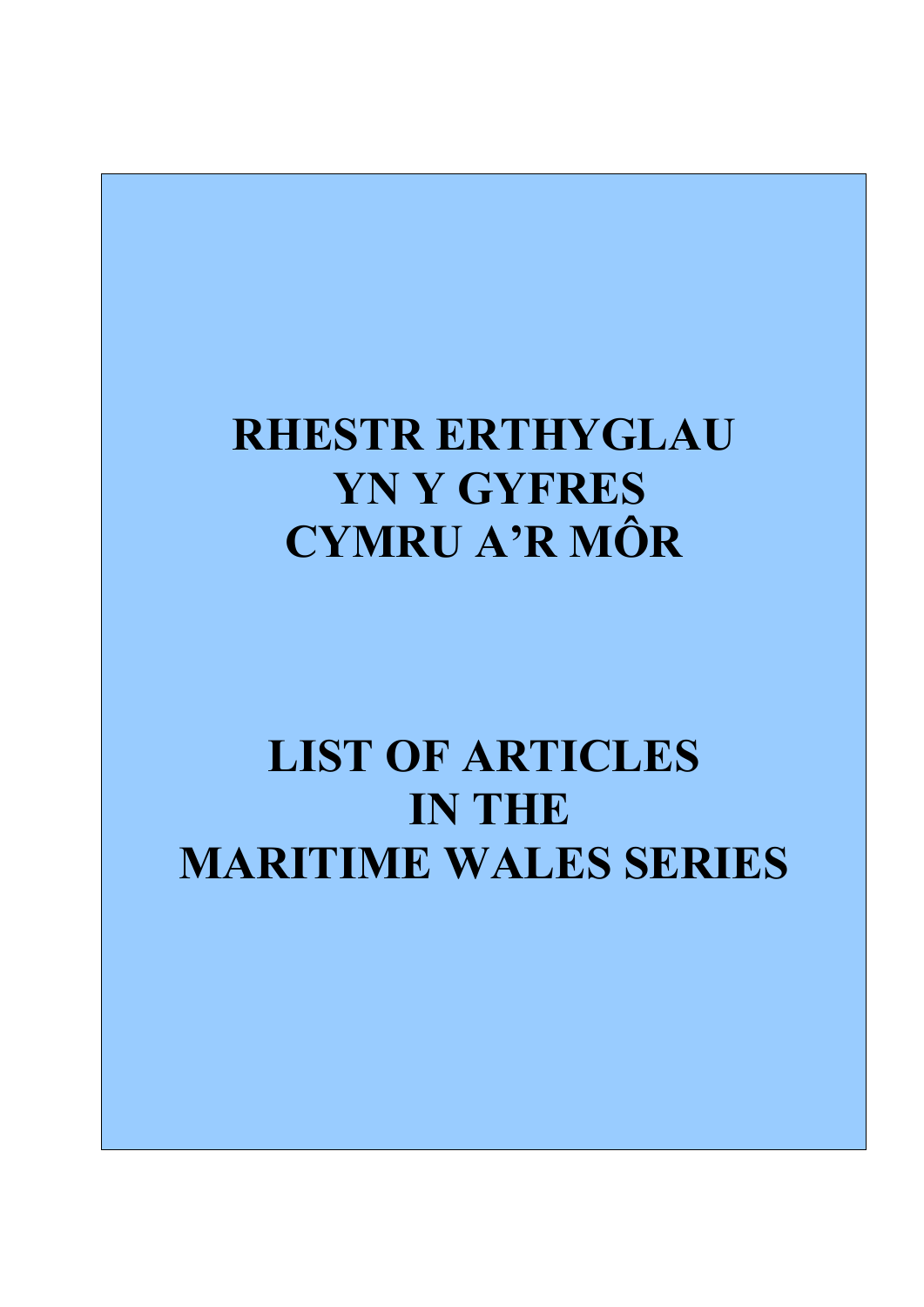An Ancient Anchor from Porth Felen, Aberdaron *George C Boon* 

William Midleton, Elizabethan Poet and Privateer *Gruffydd Aled Williams* 

Aberdyfi, its Shipping and Seamen, 1565-1907 *Lewis Lloyd* 

The Statutory Ship Registers of the Welsh Ports *Grahame Farr*

Survey and Excavation of the Sloop Lovely *WE Butland and JM Stubbs*

Slates, Emigrants, Timber and Guano *Aled Eames*

America's Secret War in Welsh Waters *Ivor Wynne Jones*

The Sad End of Colonel Gamble *Thomas Jones*

Reminiscences: *Capt. Daniel Wynn Jones*

The Conway and North Wales *Capt. Gwyn Pari Huws* 

Porthmadog-Hamburg: A Letter from Germany *Alexander Goffhilf Lemke*

Captain William Lewis, 1833-1882 *Lewis Lloyd*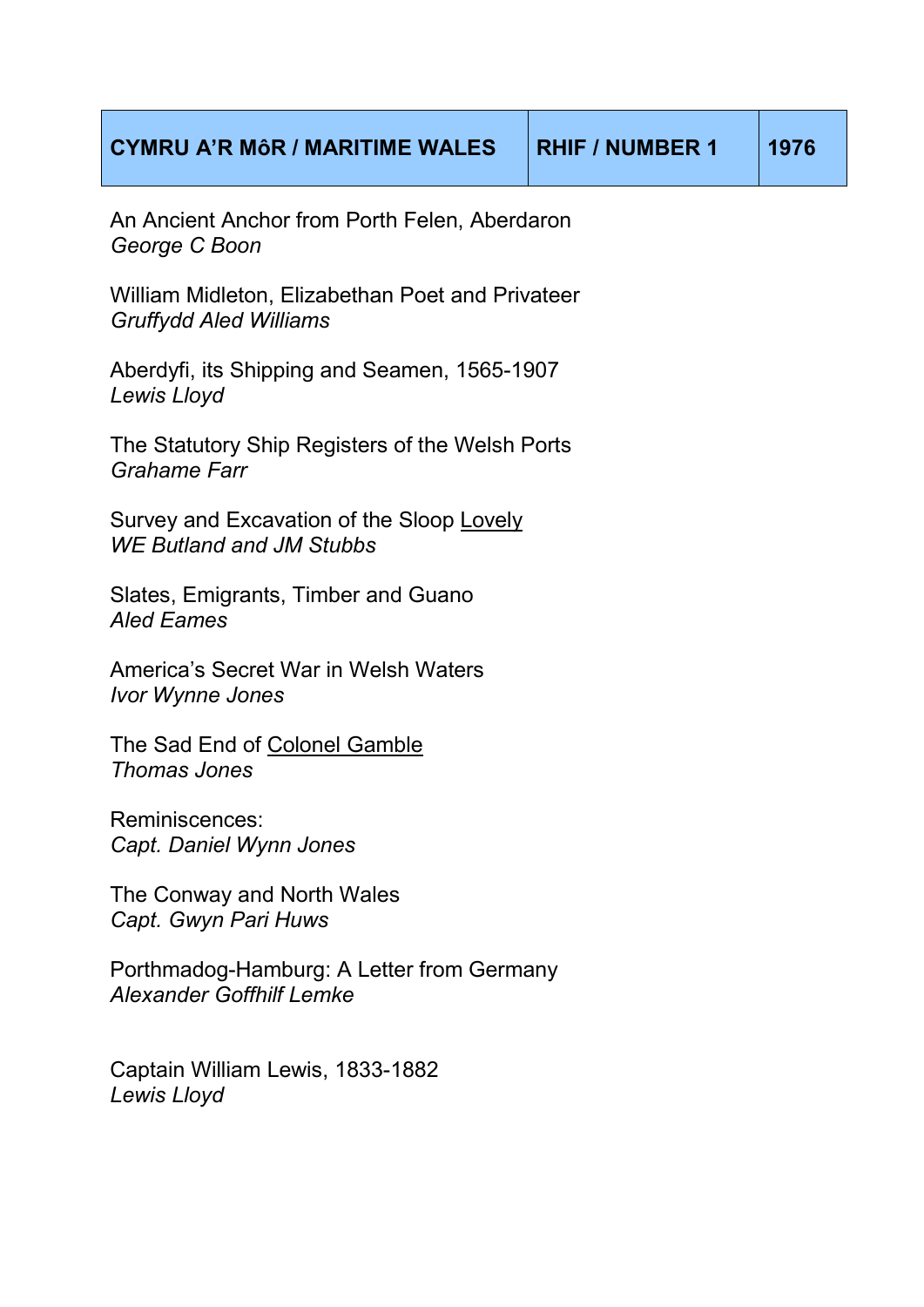Hazards of Fourteenth Century Seafaring *Gwilym Usher* 

A Relic of the Slate Trade on the Menai Strait *D Cecil Jones* 

Life Aboard an Eighteenth Century Convict Ship *Bedwyr Lewis Jones* 

The Schooner Factor at Barmouth and her voyage to West Africa in 1836 *Lewis Lloyd* 

Some Welsh links with the Black Ball Line *MK Stammers* 

Posters: Share Sale and Sailing Notice

Hetty Ellen of Aberystwyth and Doctor Livingstone *RS Craig* 

Ychydig o Hanes y Barque Wondering Sprite *Bedwyr Lewis Jones* 

The First Welsh Life-boats *Grahame Farr* 

The Restless Shores of Hell's Mouth Bay *J Darbyshire* 

#### **Reminiscences:**

The Welsh Apprentice of the San Demetrio *J Lewis Jones* 

The Last of the Llanelli Pilots *Barrie Burgess* 

A Personal Chapter *J Ifor Davies*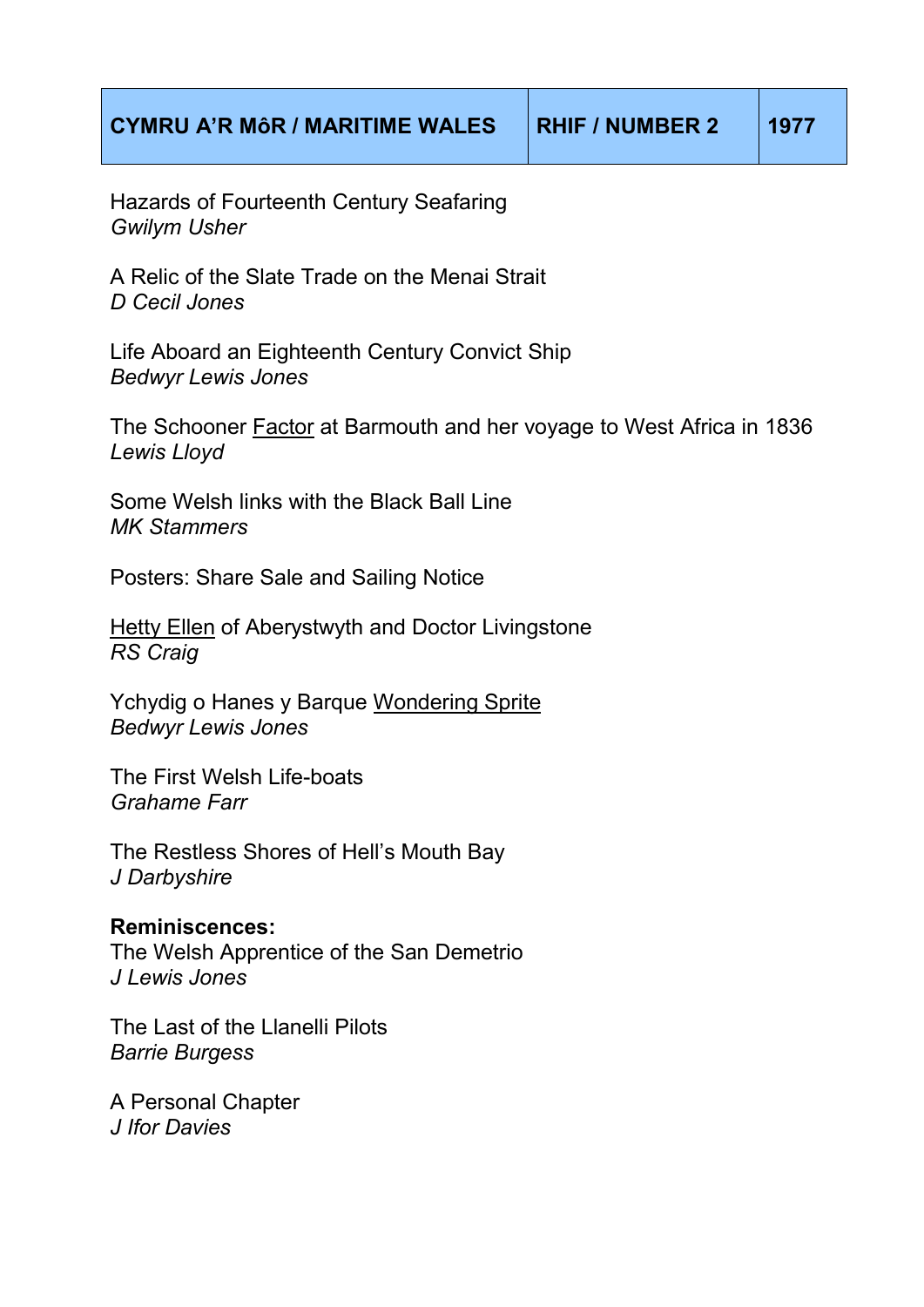Medieval Fisheries in Anglesey

Masnach Forwrol Arfon, 1630 -1690

The Discovery and Excavation of the Royal Yacht Mary

The transport of the Royal Welch Fusiliers to America 1773

The Mumbles Oyster Fishery

The Note Book of James Anwyl of Harlech

The Farming Connection

From Wales to Patagonia via the USA

The Quest for Gt. Britain's first submersible, the Resurgam

The Republic in Rio

A Home Trade Master – Captain Owen H Roberts

U-Boat Rendezvous at Llandudno

### **Reminiscences:**

Golwg Dros y Starn

Taffies with whom I've crossed Hawse

Reminiscences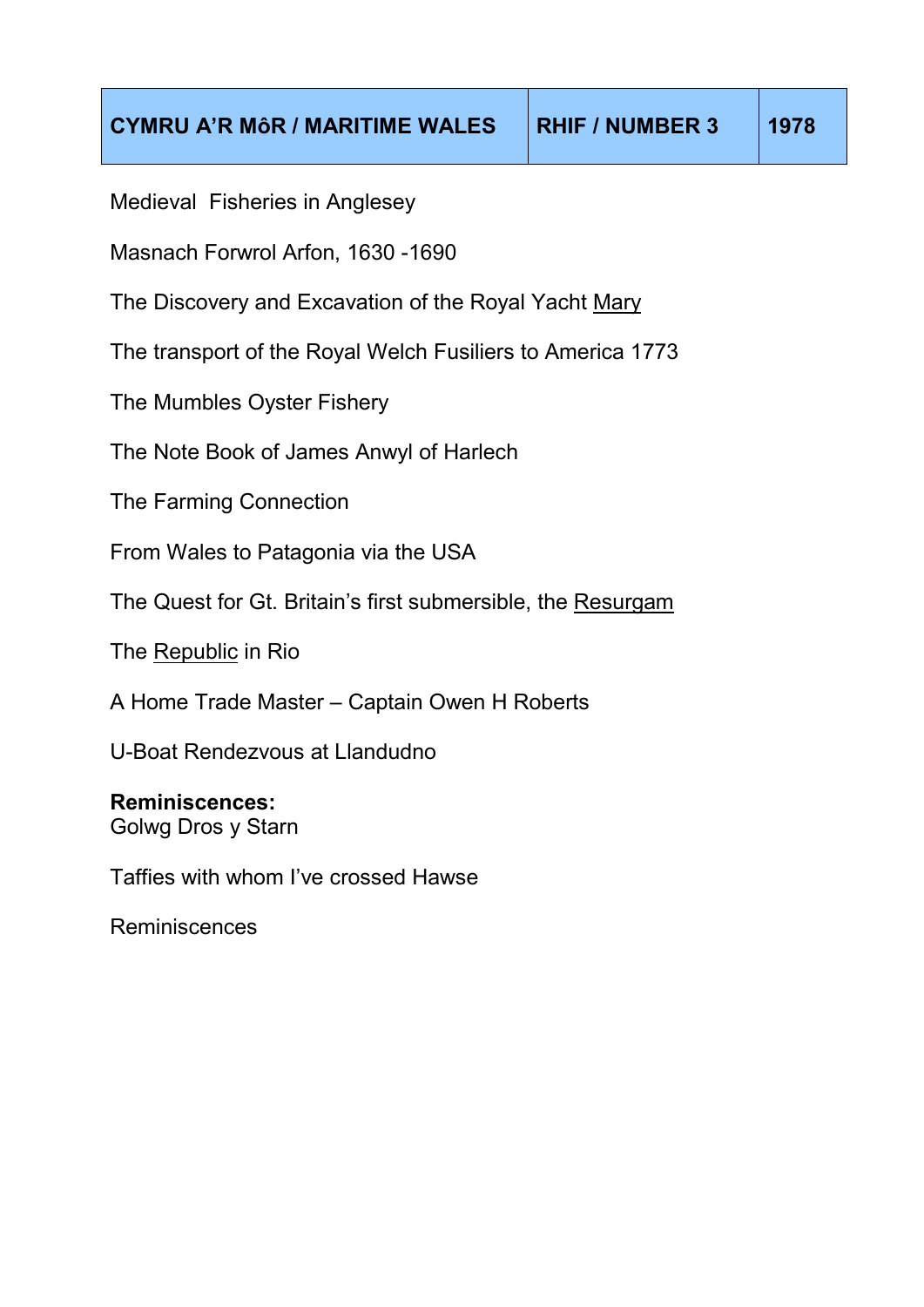Herring Fishing in Wales *J Geraint Jenkins* 

The Ports and Shipping of Cardigan Bay *Lewis Lloyd*

The Llyn Padarn Slate Wreck *John Sherwood Illsley and Owain TP Roberts*

Capt. Lewis Holland-Thomas of Caerffynnon Hall, Talsarnau *Lewis Lloyd*

Discharging the Vessel *Basil Greenhill*

Reminiscences: Noah's Ark – The Ann & Susan of Porthmadog *Penri Davies* 

Crynodeb o Hanes Llongddrylliadau a Ddigwyddodd ar Arfordir Llŷn *W Carol Hughes a Tomos Williams, Tudweiliog* 

Loss of Kirkpool at Falmouth *Peter E Heron*

**Notes, News and Correspondence:**  The Wreck of the Ship Lancaster on Sarn Badrig *Lewis Lloyd*

Mary B Mitchell *Aled Eames*

The Fleetwing of Porthmadog *Aled Eames and Mike Stammers*

Navigation Book of Hugh Jones *Owen Emanuel Jones*

The Pride of Wales at Santos *Ann Rhydderch*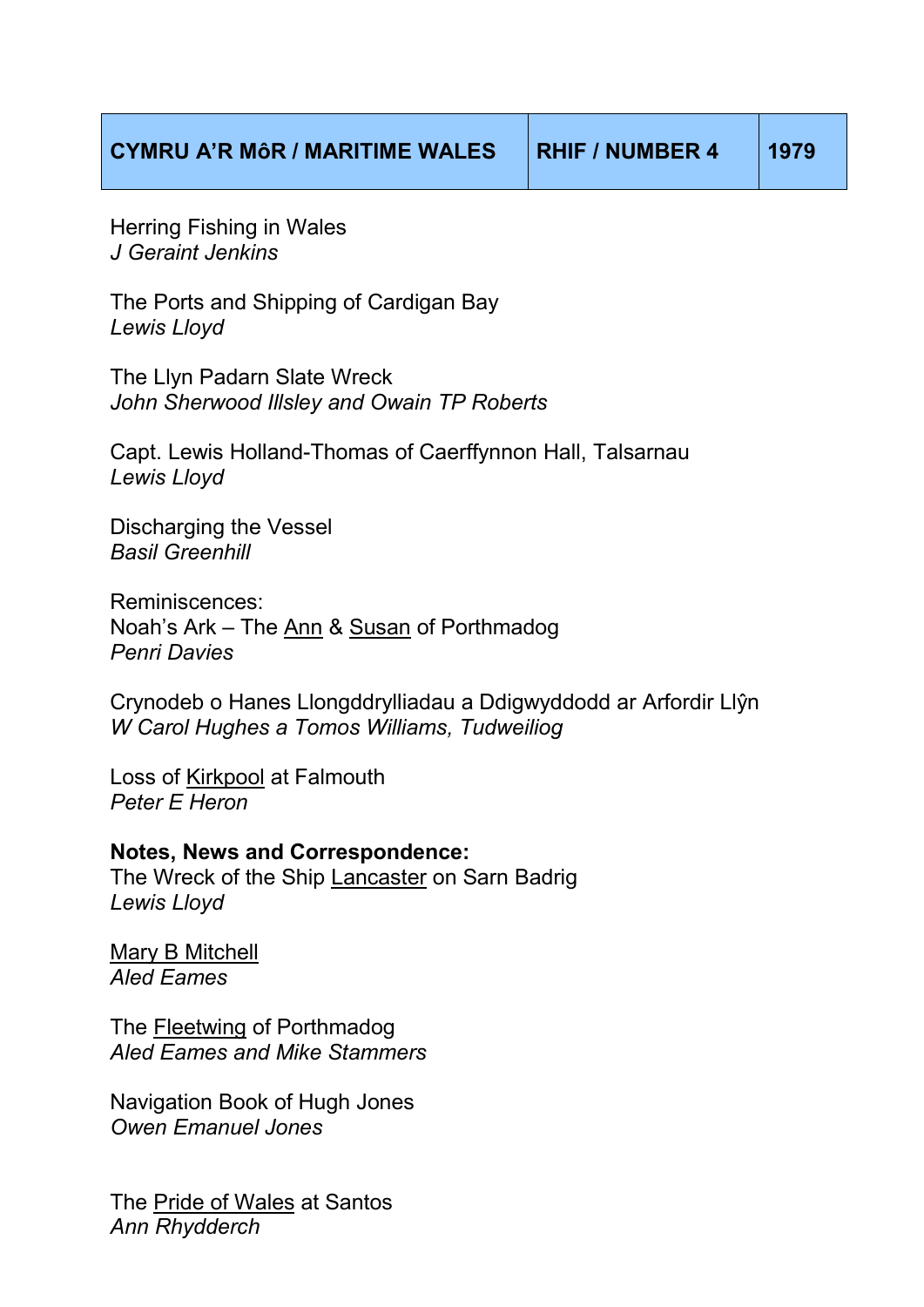The True Briton *Keri Williams* 

H.M.S Conway's Brass Binnacle *David Parri Smallwood*

Amlwch Seamen at Cumberland *RW Hughes* 

The Schooner Waft *Peter E Heron*

The Department of Marine Studies at UWIST, Cardiff *AD Couper* 

National Maritime Museum Symposia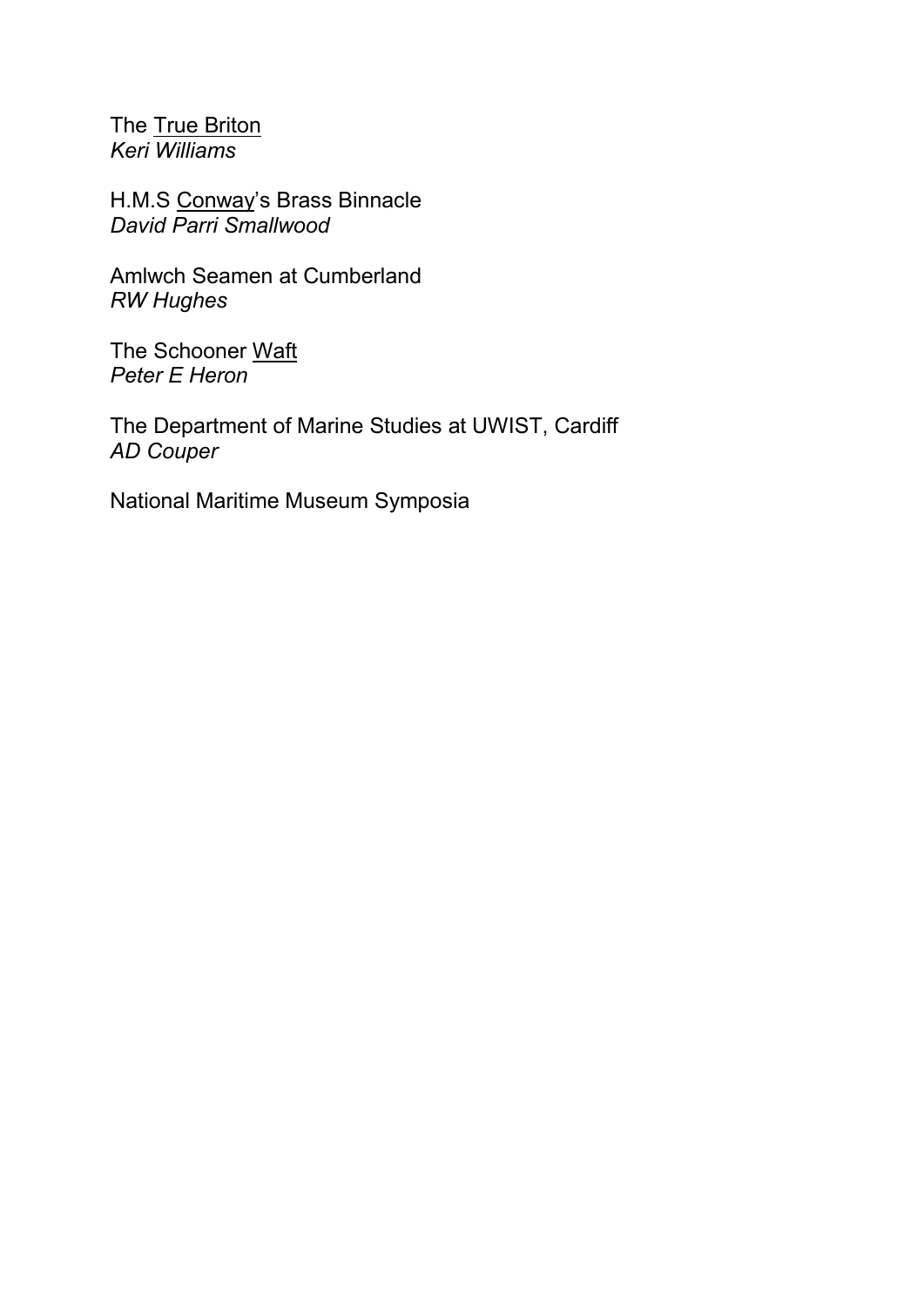| <b>CYMRU A'R MÔR / MARITIME WALES</b> | <b>RHIF / NUMBER 5</b> | 1980 |
|---------------------------------------|------------------------|------|
|---------------------------------------|------------------------|------|

The Building of a Conwy River Boat, 1685 *Gareth Haulfryn Williams* 

Hanes Eigioneg *J Darbyshire*

The Voyage of the Albion with Emigrants from Caernarfon to North America

The Port of Aberystwyth in the 1840s *Lewis Lloyd*

Lleisiau'r Gorffennol – Hwylio ar led *Aled Eames*

The wreck of a 'whiskey ship' – the Stewart revisited *John Stubbs*

Cardiff Shipowners *J Geraint Jenkins*

Life Aboard a Cardiff Trading Schooner *Peter E Heron*

Golwg arall dros y Starn *Frank Rhys Jones*

Destination Australia *Lewis Lloyd*

Llythyr oddi wrth forwr o Gymro o Dde Affrica

#### **Notes and News:**

The Welsh Institute of Maritime Archaeology and History Ltd. Welsh material in the National Maritime Museum Cardiff – 'The Heritage of Dockland' Maritime Museums in Gwynedd Maritime Museums in Britain – Third Symposium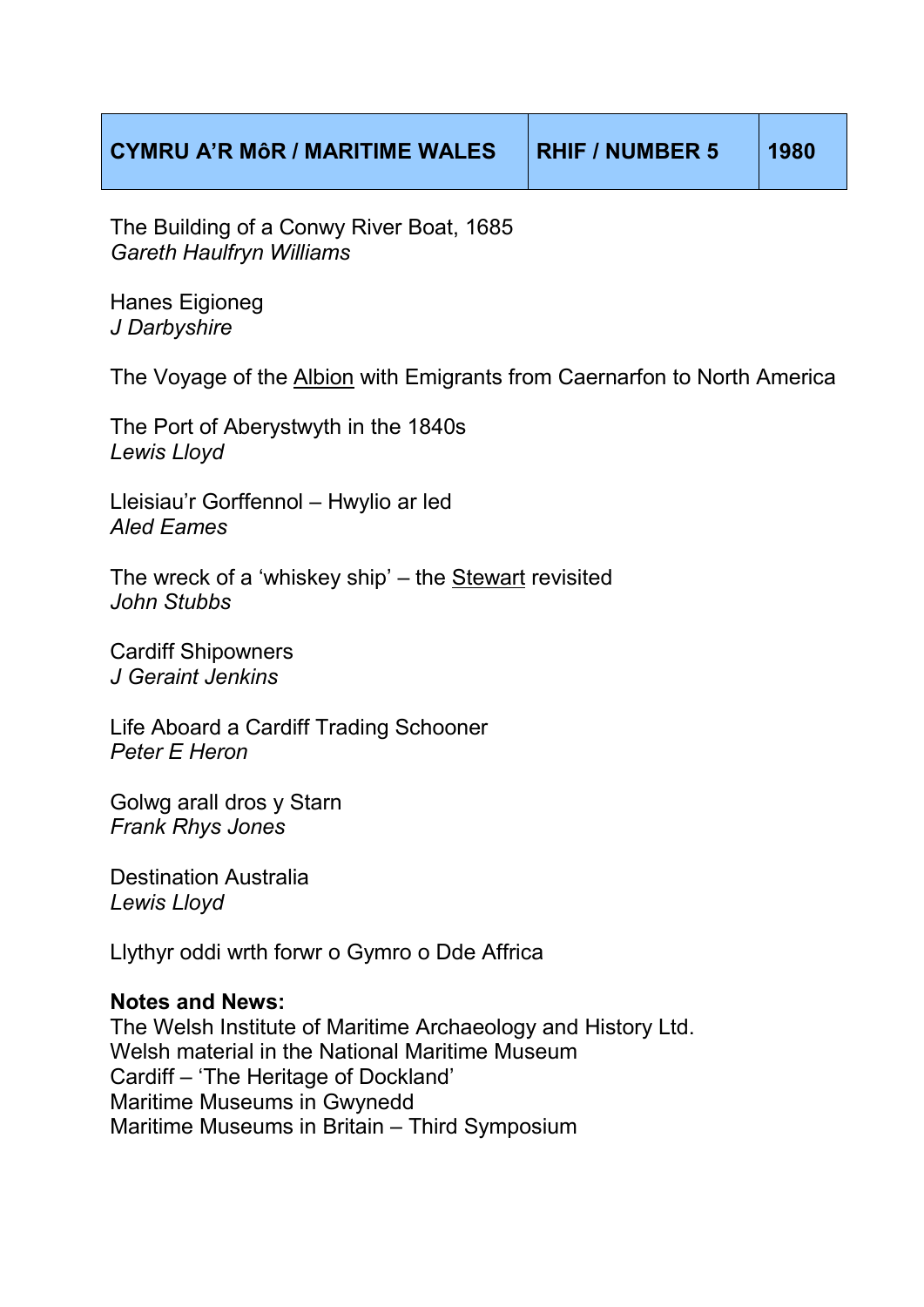Colin Langdown *Aled Eames*

Boat-Building and Ship-Repairing on the Conwy, 1686 *William Linnard*

Cyfraniad Sir Fflint i Fasnach Forwrol Caer, 1565-1800 *Ken Lloyd Gruffydd*

Two Unusual Incidents Involving Welsh Vessels *Lewis Lloyd*

The Elizabeth Ann of Aber-Porth, Ceredigion *J Geraint Jenkins*

Half a Century of Seafaring *David Williams*

Turnbull Brothers of Cardiff: The Voyage Accounts of Four Ships 1882-1906 *Stephanie Jones*

Sidelights on the Dee Navigation, 1892-1912 *Derrick Pratt*

Pardoe-Thomas and Company Limited *EN Taylor and PM Heaton*

My Fifty Years of Sea Life *Capt. William Hughes*

'Pigs' Head –Nationality Unknown *Peter E Heron* 

The Wreck of the Barque Premier of Beaumaris on the Coast of Newfoundland in 1872 *Lewis Lloyd*

Do you know the Mary Catherine? Owain TP Roberts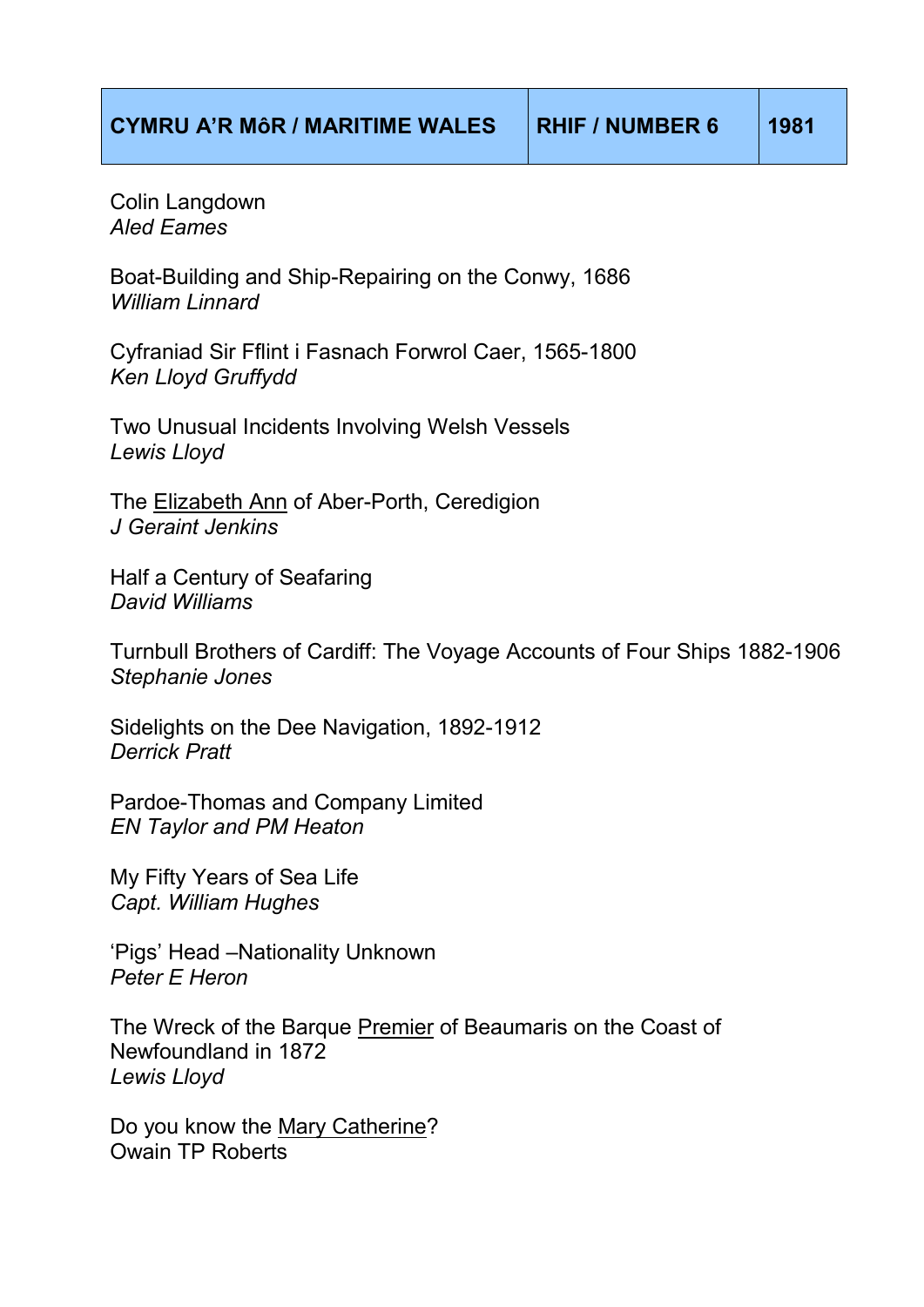Ar lan y Môr *Aled Eames*

De Winton of Caernarfon: Some Extracts from the Local press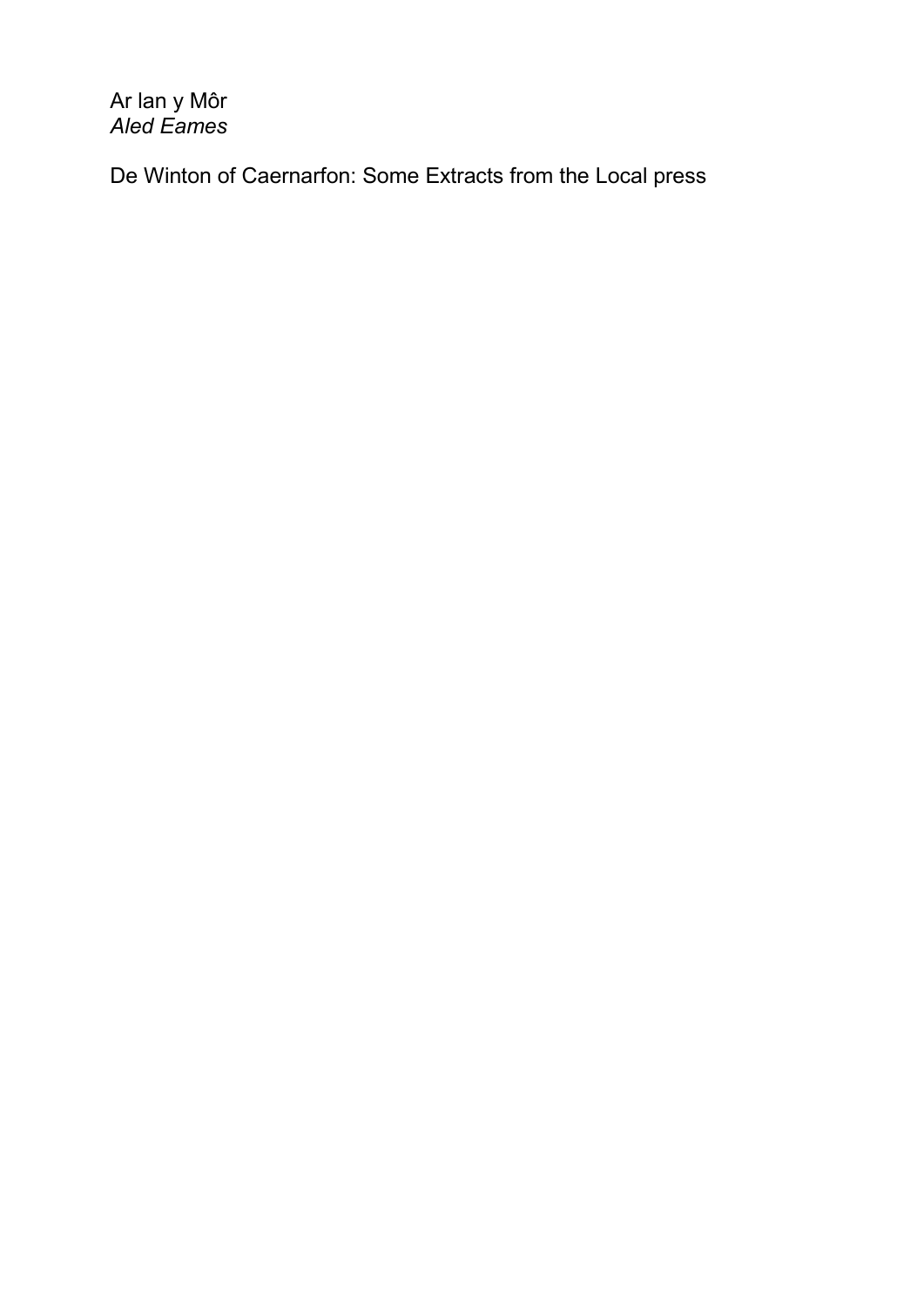The Sloop Darling of Beaumaris, 1781 to 1893 *Owian TP Roberts*

Passages to Australia: Welsh Emigrants, Master Mariners ad Vessels *Lewis Lloyd*

Paul Rodgers, an Ulster Shipbuilders, and his Welsh connections *Michael McCaughan*

Loading Timber in the Gulf of Bothnia *Basil Greenhill*

The Cumberland Connection: Hugh Jones, Shipbuilder, Millom *Trevor Morgan*

The Calburga *TH Bennett* 

Sailing in the Ceres *M Stammers*

William Jones ap Lleyn *Frank Rhys Jones*

The nightmare Voyage to New York of the Emigrant Ship Oregon in 1849 *Lewis Lloyd*

Two Shipmasters of Anglesey *Emrys Jones*

The Wreck of the Barque Wapella in January 1868 at Dyffryn Merioneth *Lewis Lloyd*

A Grandson Remembers *D Meurig Davies*

The Autobiography of Griffith Roberts, USA

Dyfed Shipping Records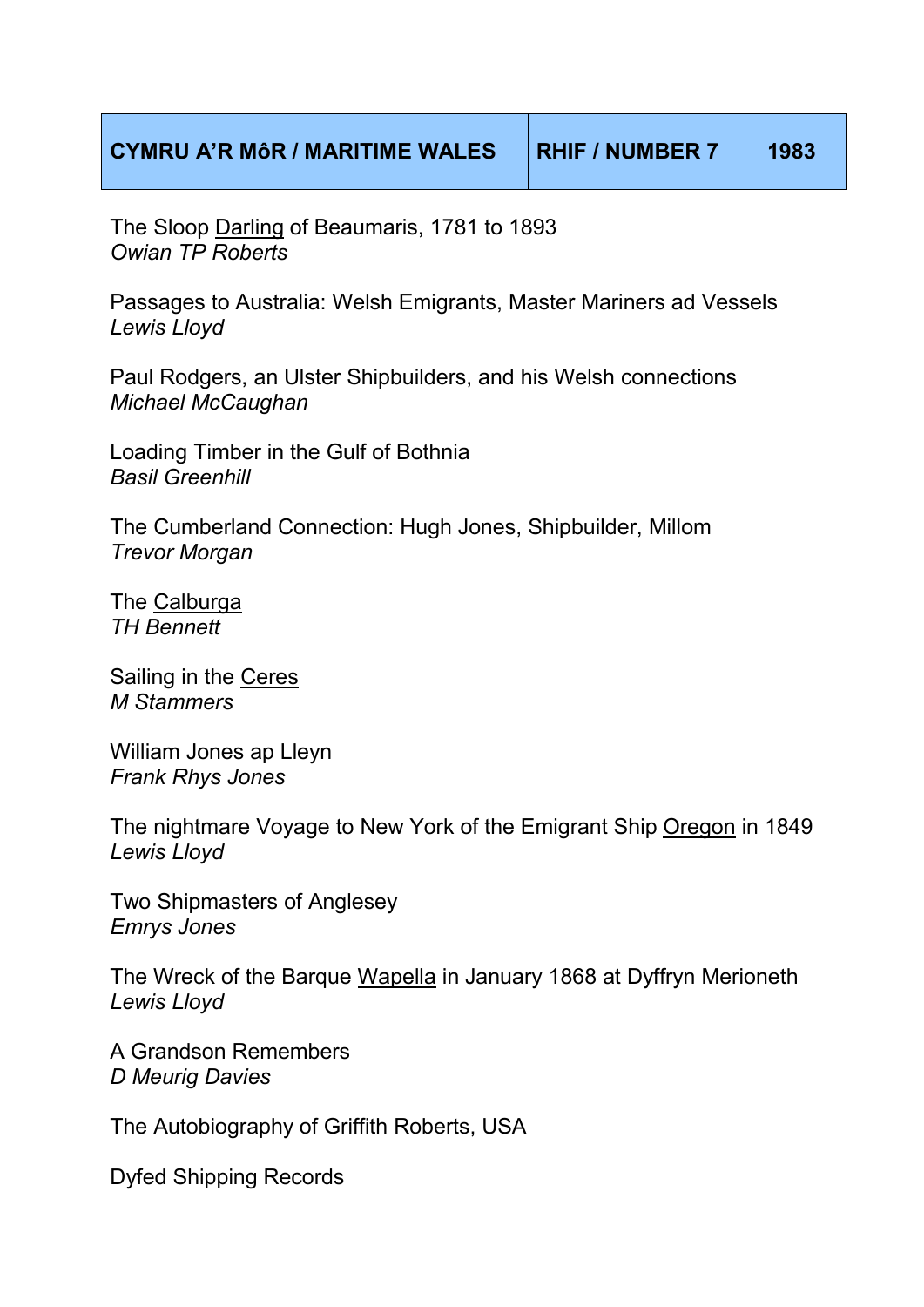Establishing the Clio *Emrys Wyn Roberts*

Ships and Sailors of the Dee, 1277-1737

Captain David Roberts of the Kirkcudbrightshire *J Ifor Davies* 

Y Parch John Cynddylan Jones *J Geraint Jenkins*

The Port of Cardigan *J Geraint Jenkins* 

'Y Fordaith trwy y Byd hwn' *M Ellis-Williams*

Captain Frank Ellis (1876-1971): A Seaman of Harlech *Lewis Lloyd*

Captain John Russan and the ketch Garlandstone *Basil Greenhill*

The Loss of the Three Masted Barque Hope, 1887 *Captain WE Williams* 

Hanes un o Gapteiniaid Môn *Wynne Lewis*

The Enigma of Two Pictures *Eric St. Jonston*

Log of the Maiden Voyage in 1892 of the Barque Meinwen – John Williams, **Commander** *Robert R Lloyd Williams*

Ederyn *Iona Roberts*

My Fifty Years of Sea Life, Part II ([Capt.] William Hughes, Sarn)

The Wreck "The Caernarvon Bay"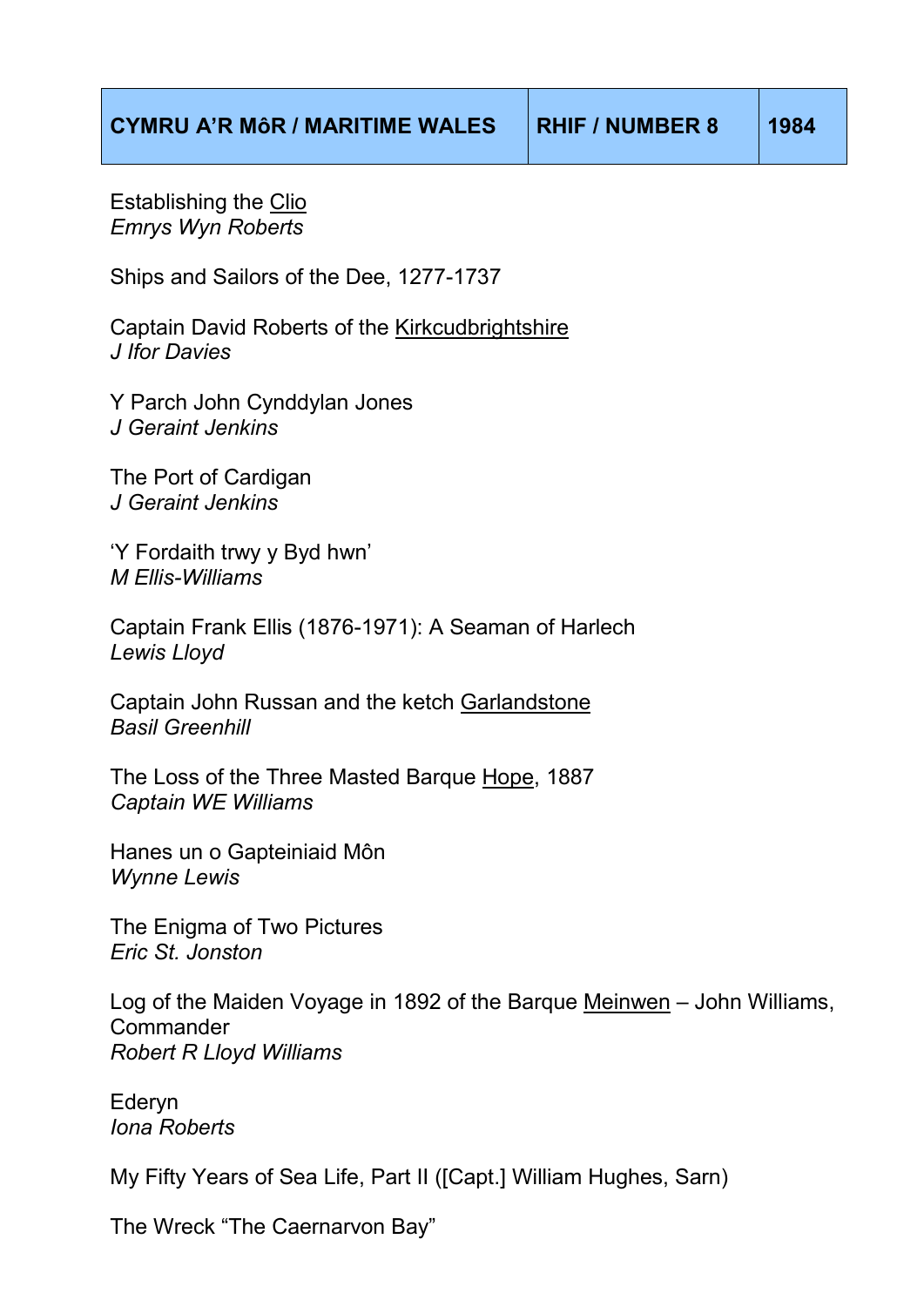Maritime Dee during the Later Middle Ages *K Lloyd Gruffydd* 

The Point of Ayr Lighthouses *GI Hawks*

Samuel Roberts, Preacher and Shipbuilder, 1819-1875 *M Elis-Williams*

Captain Hugh Hughes (1832-1872) of Caernarfon and two of his ships – Flying Cloud and Isabella *EFJ Eustace*

Captain George Jeffrey *CH Ward-Jackson*

The S.S. Great Britian as the World's first six-masted schooner

Morwyr a Llongau Penrhyn yr Horn ([Capt.] WE Williams)

The *Jhelum* Welsh Ownership *M K Stammers*

Milford Haven Shipping, 1881 *Jonathan Pepler*

Walter Dunlop Potts *Alfred O Jones*

Capten Robert Griffith, Sarn Mellteyrn, a Llongddrylliad y Sierra Nevada *Beti Hughes* 

By Our Own Reporter

My Fifty Years of Sea Life, Part III ([Capt.] William Hughes, Sarn)

The loss of the S.S. Mahronda *Stanley Isherwood*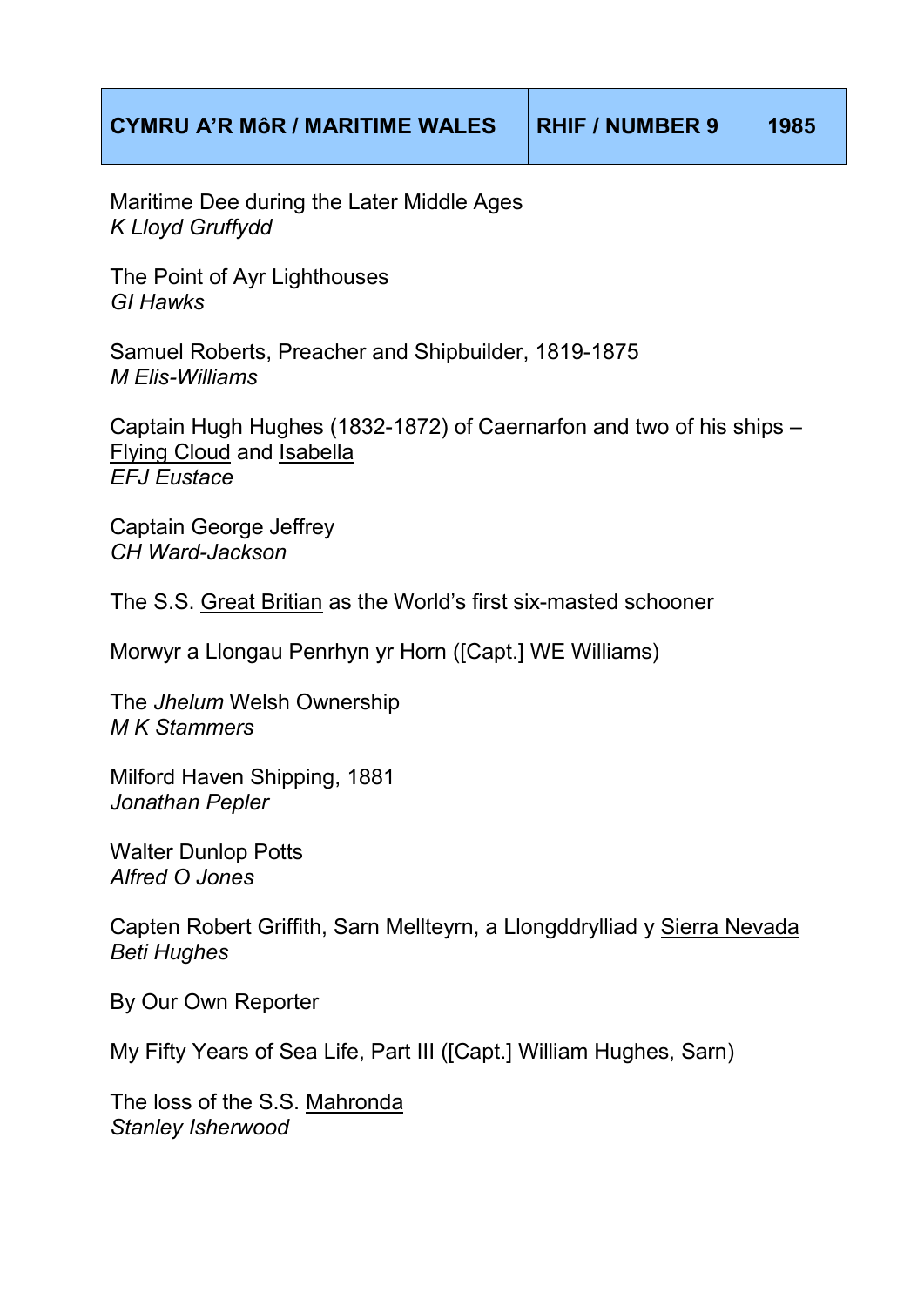Captain William Henry Hughes, D.S.C. *Aled Eames*

Florence Nightingale of the Masts *Anna Giraud*

Sir William Reardon Smith and The St. Just Steamship Co. Ltd (1912-1922) *David Jenkins* 

Disaster in the Bristol channel: The Great Gale of 1908 *DJ Morgan*

Guest of the Royal Navy: A Crossing to Milford Haven in 1784 *William Linnard* 

Merioneth Association of the Brig Atlanta of Caernarfon, 1864-1891 *Lewis Lloyd*

Illicit Trading in Wales in the Eighteenth Century *GI Hawkes* 

S.S. Ethel and the Blocking of Boston Harbour *Robin S Craig* 

Arklow and South Wales *Frank Forde*

Y Capten David Williams, Criccieth 1803-1887 *Frank Rhys Jones* 

Penillion y Pickavance *GD Parry-Huws* 

The Sloop Jenny 1787-1919 *M Ellis-Williams*

A Family of Master Mariners *Aled Eames & Bryn R Parry* 

Beddargraffiadau Morol Ardal Bangor (Some Bangor Maritime Inscriptions) *Philio O Butler*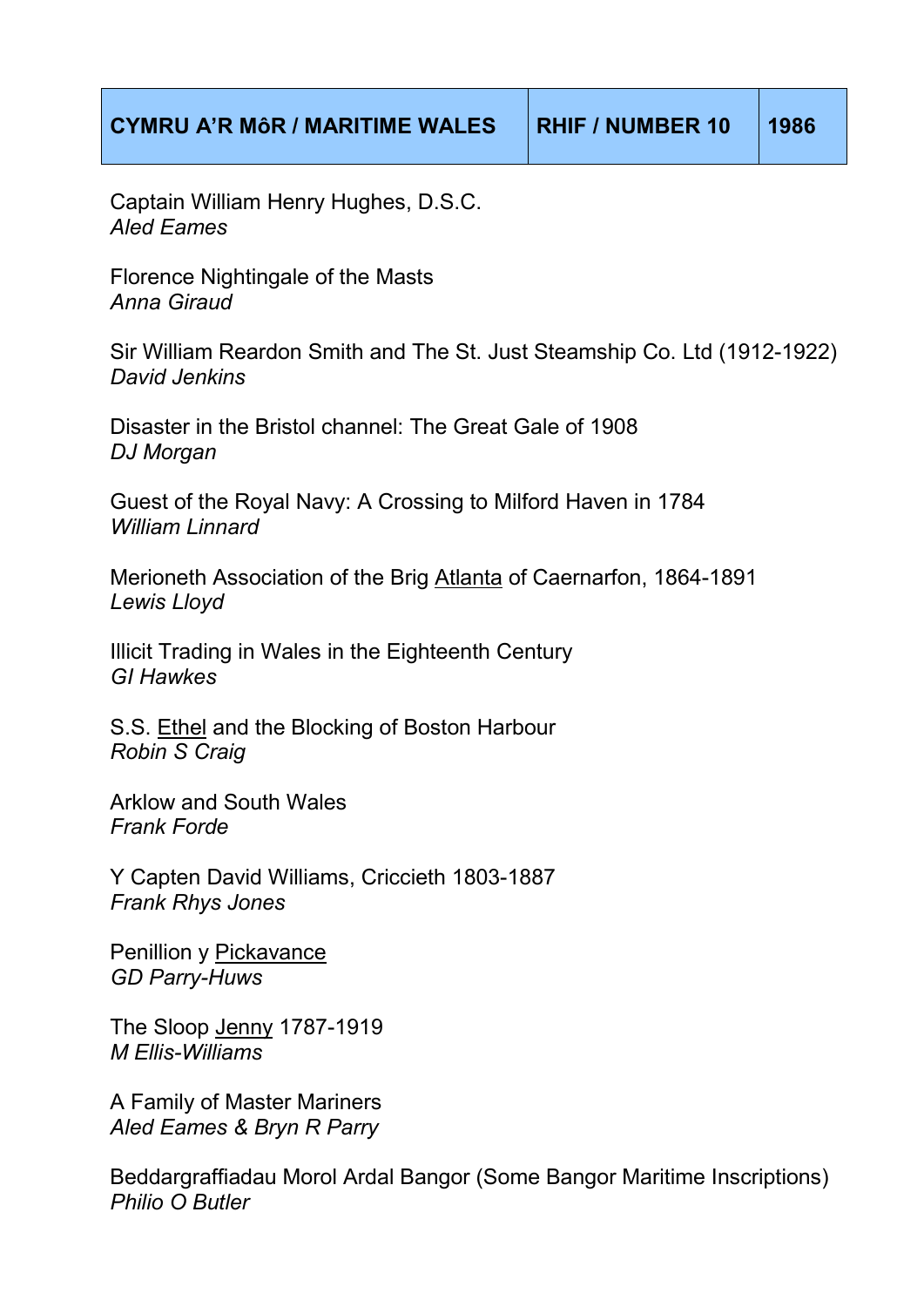The loss of the **Inverness** *Aled Eames* 

Small Boat to Paradise *Evan Morris* 

A missing Liverpool Ship *Alfred Jones* 

Trychineb Bad Achub Rhoscolyn 1920 *Robin Evans*

The HW Tilman Collection *Ann Rhydderch*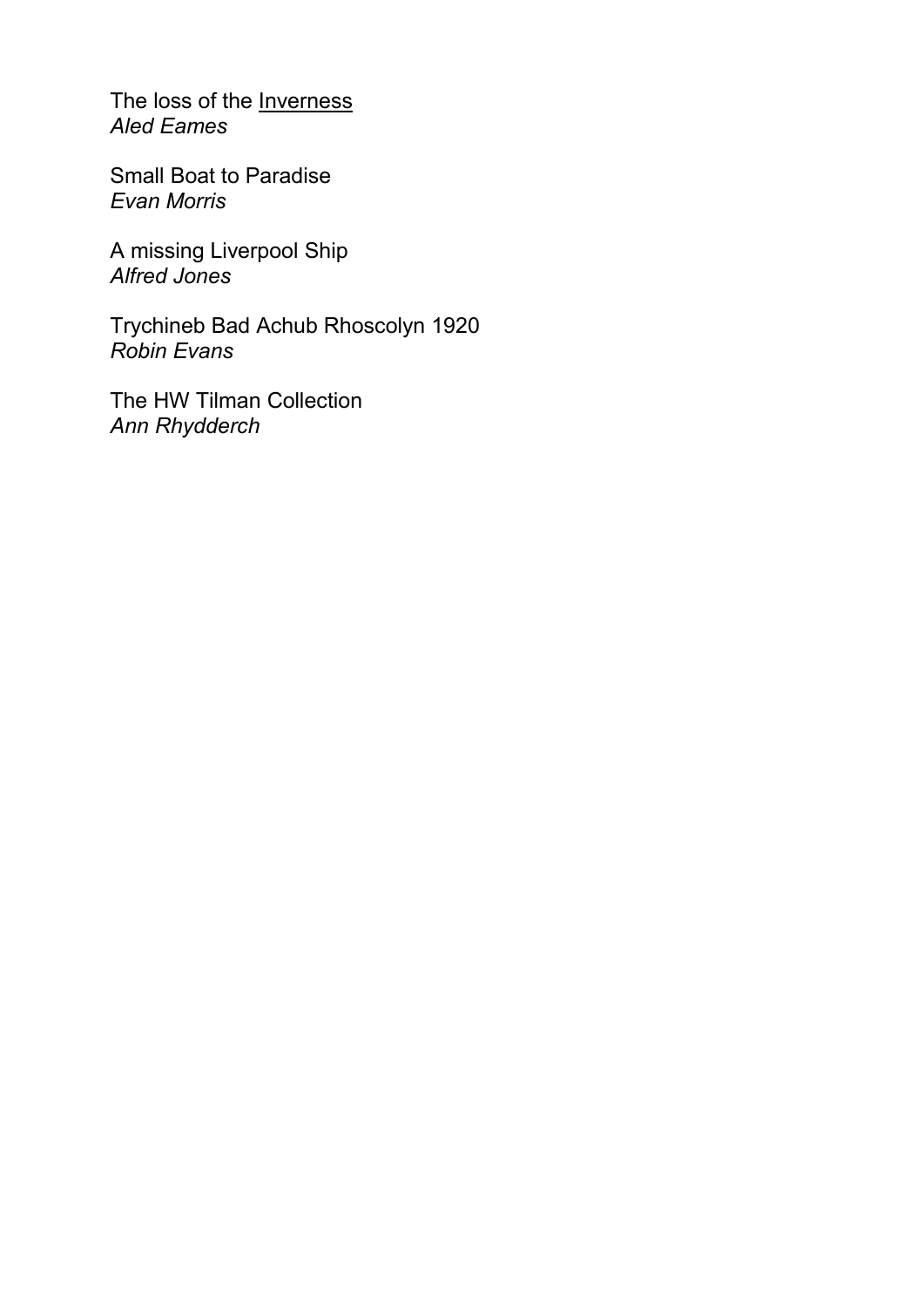## **CYMRU A'R MôR / MARITIME WALES RHIF / NUMBER 11 1987**

Mariners at Newport, Pembrokshire: The Evidence from Gravestones *Guy Kilminister and Harold Mytum* 

Sea Power and the Anglo-Welsh Wars, 1210-1410 *K Lloyd Gruffydd*

William Jones, Druggist, and the Expansion of Shipbuilding at Pwllheli *Lewis Lloyd*

The Fishing Ports of Wales *J Geraint Jenkins* 

The Wreck of the Franchise *MK Stammers*

Wales and Mr. Pepys's Navy *JD Davies*

Shipping on the Dee: the Rise and Decline of the Creeks of the Port of Chester in the Nineteenth Century *GI Hawkes*

David Rice Hughes – A Victorian Entrepreneur *RT Morris* 

County of Pembroke *Alfred O Jones*

Richard Hughes's Roses *Frank Rhys Jones* 

The Schooner Unicorn of Caernarfon, and the Davies Family *Richard Turner*

Amlwch Port and the *Mersey* – Liverpool Pilot Boat No. 11 *Bryan Hope*

Swansea Pilot Cutters *William Linnard*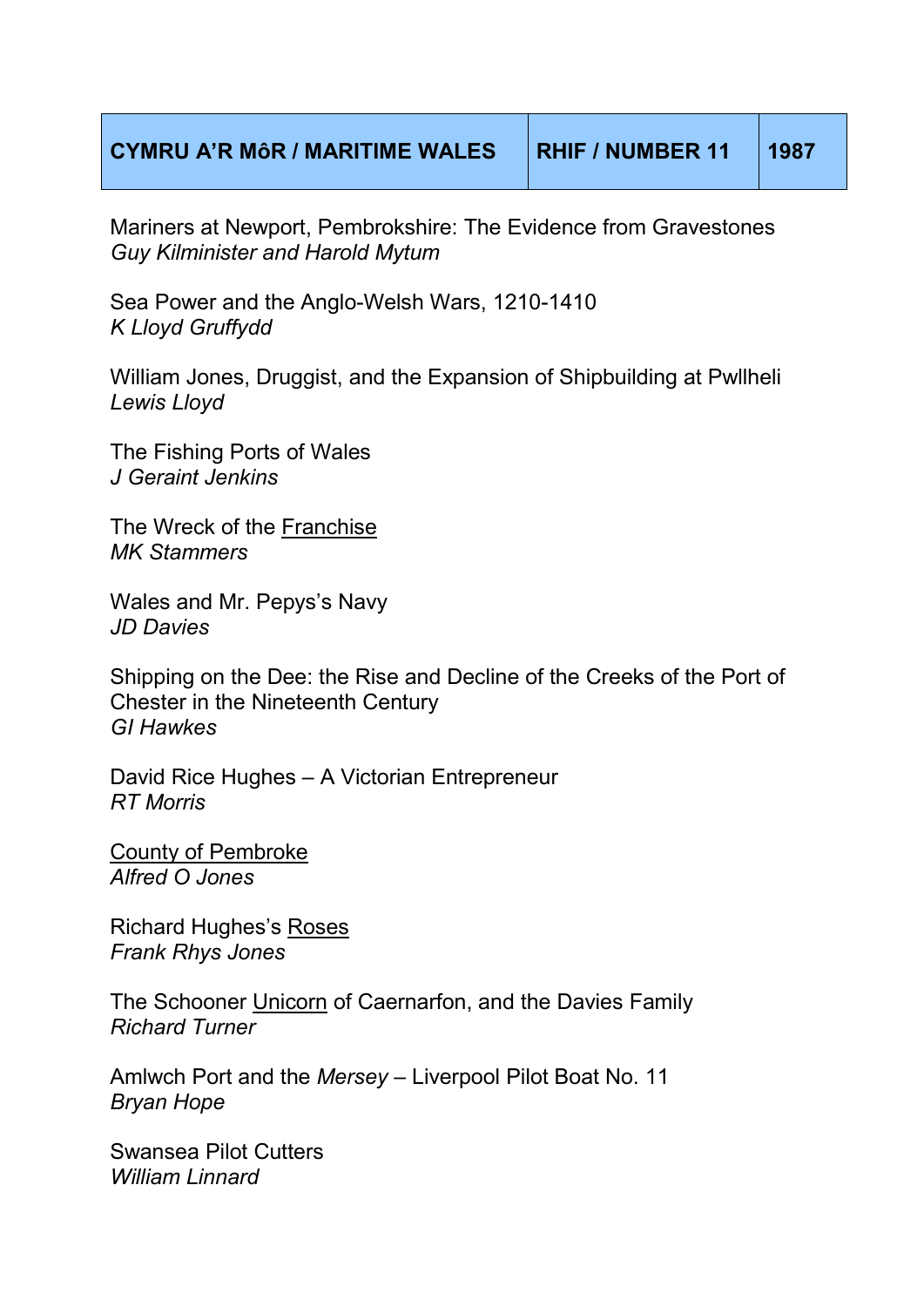The Wreck of the barque **Spanker** *Capt WE Wiliams* 

The Criccieth Seaman *Malcolm Lloyd Roberts* 

Seiat ar Fwrdd y Llong *G Ivorian Jones*

An Artful Letter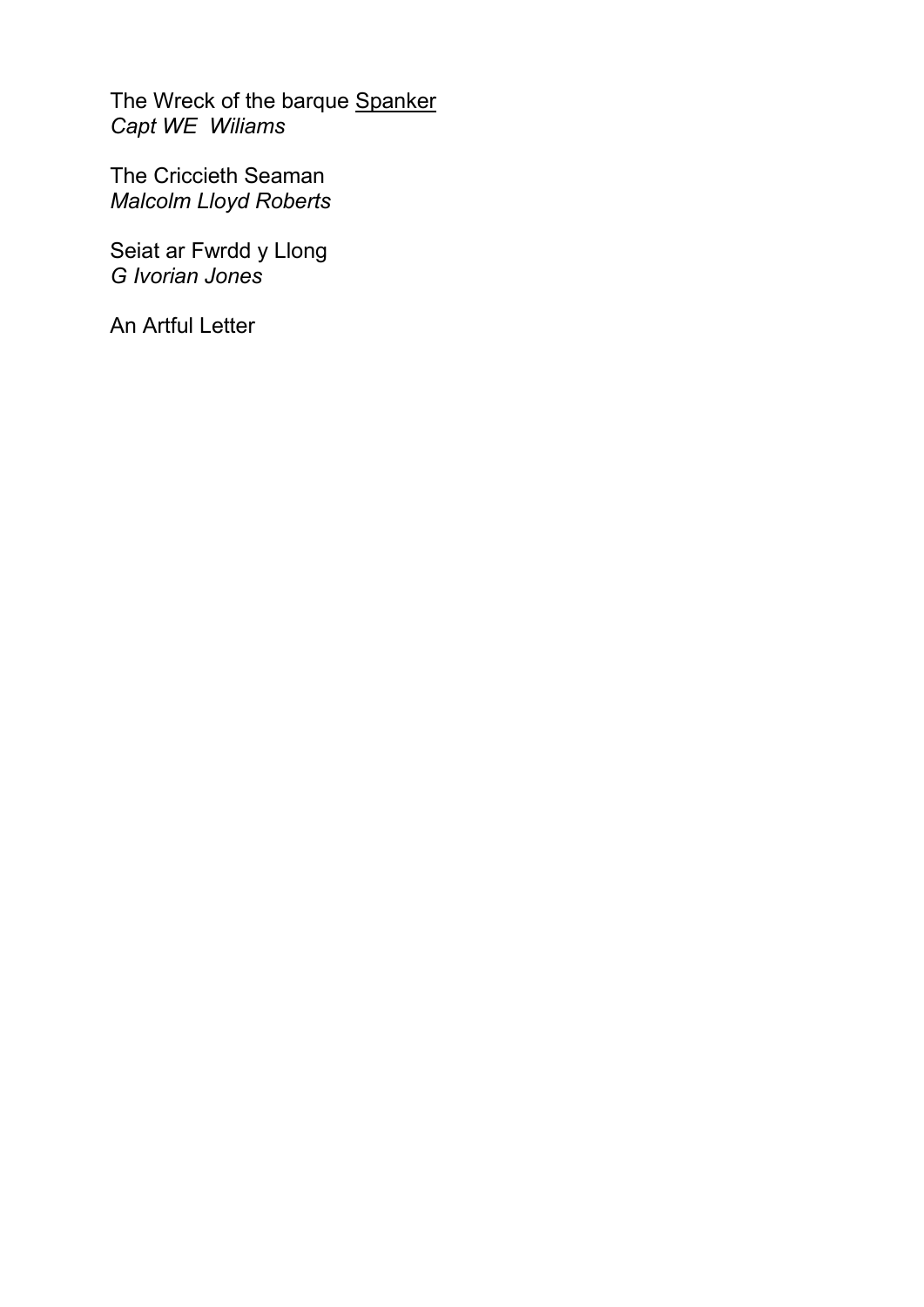A Report on My Recent Researches in Australia *Lewis Lloyd*

Captain David Lloyd, R.N. *David Davies*

Dafydd Ddu Feddyg *Wynne Lewis* 

The Wynn Collection from Port Belan *MK Stammers*

The Liverpool Plantation Registers and Wool Registers *HM Schofield*

Steam Packet to Wales: A chronological survey of operators and servies *Roy Fenton*

John Griffiths, Morfa Nefyn, Caernarfonshire, and the Schooner Eleanor and Jane *Iolo Wyn Griffiths*

The Snow-Brig Ann of Pwllheli – a contemporary ballad *M Ellis-Williams*

Captain's Accounts for the Schooner John, 1856-2857 *AH Joyce*

Llongddylliad yn y Borthwen 1863 *Iona Roberts*

The Cumberland Connection: Captain William Morgan and the Hodbarrow Schooner *Trevor Morgan*

Uncle John 'Penrallt' *J Ifor Davies*

Captain J. R. Evans and the voyage of the Ladstock *Aled Eames*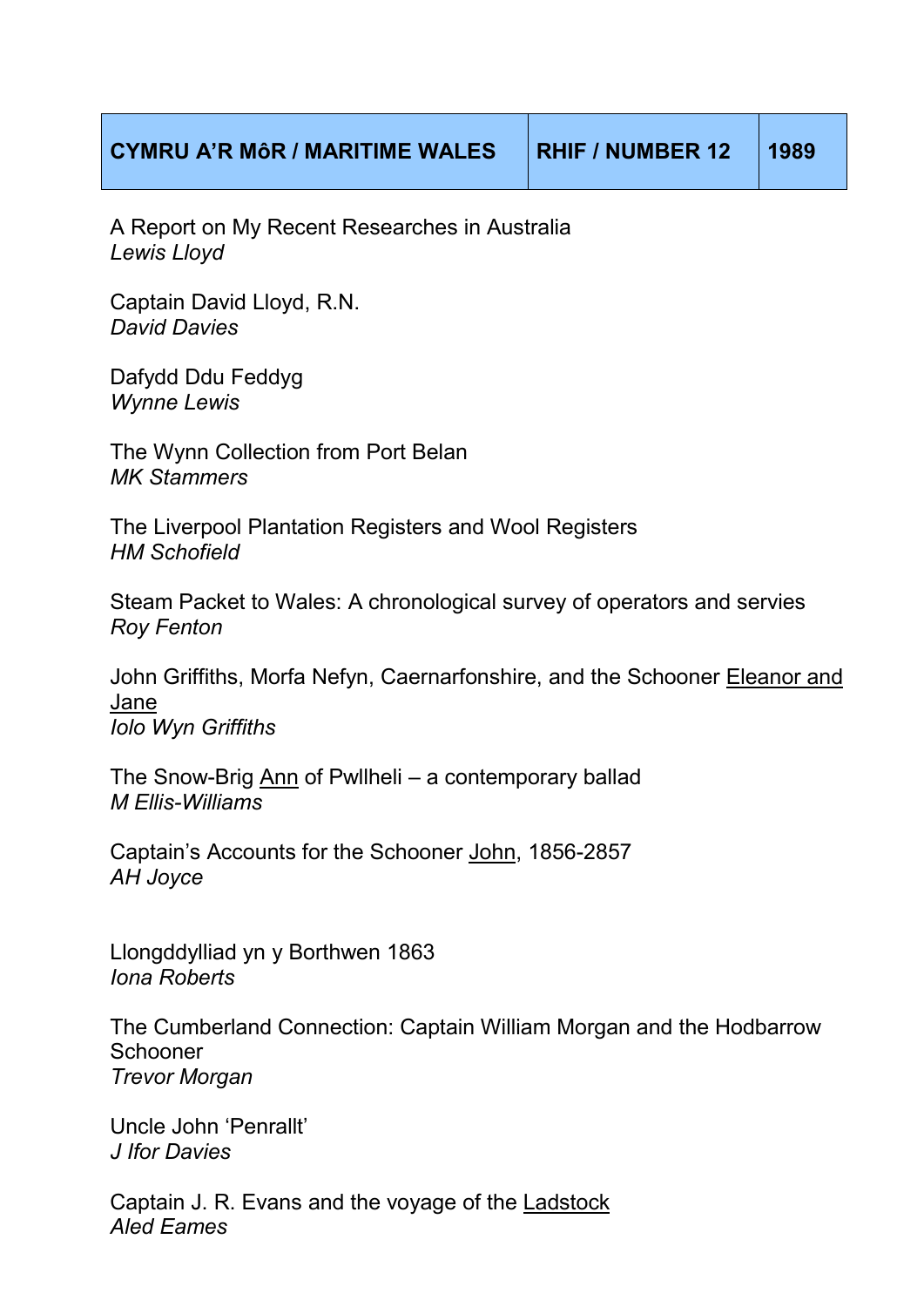Cysylltiad Pen Llŷn a Llongau'r 'Roses' *Beti Isabel Hughes*

Boom and Slump – Shipowning at Cardiff, 1919-1921 *David Jeffrey Morgan*

Equipping the S.S. Radnor *David Jenkins*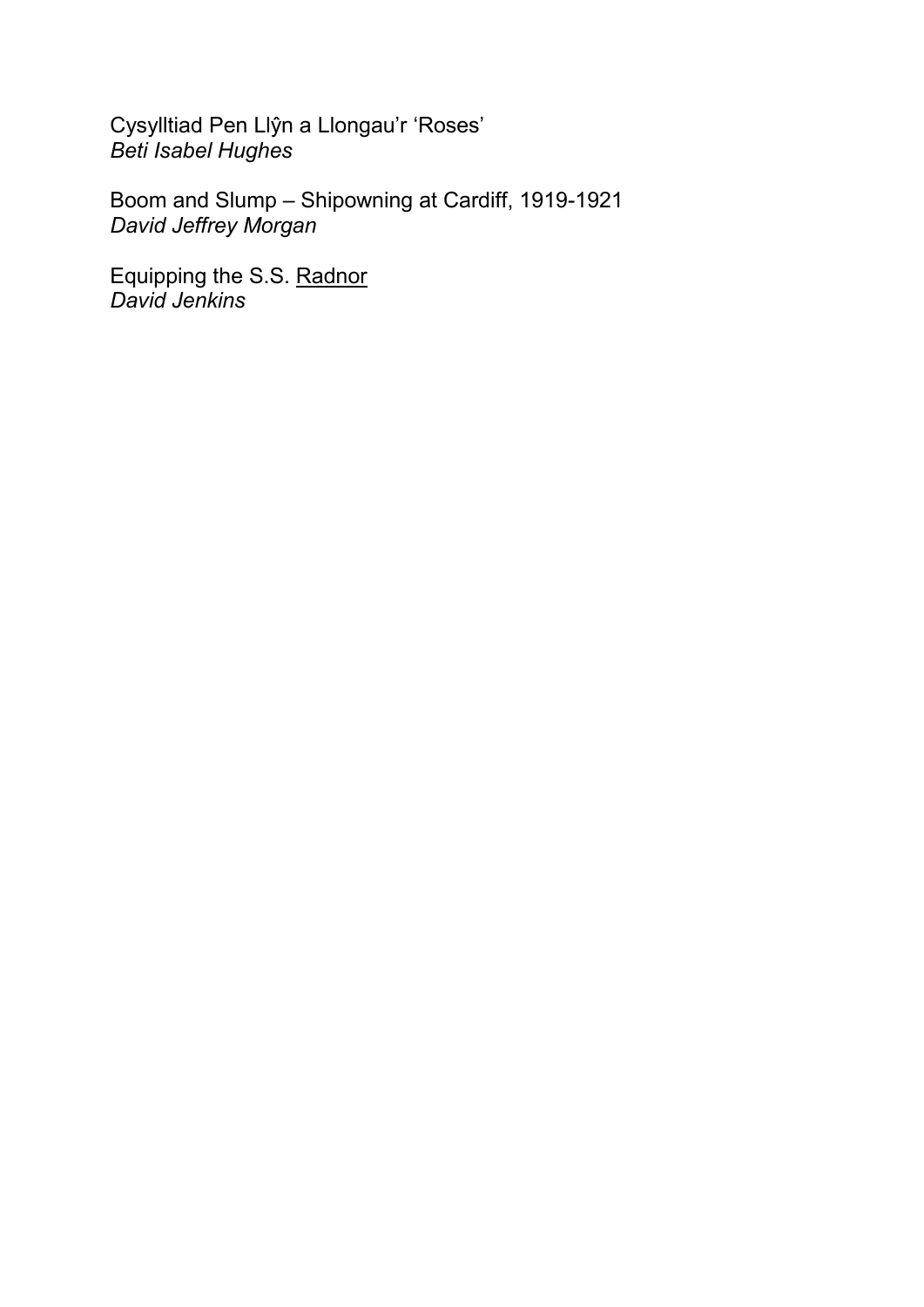| <b>CYMRU A'R MÔR / MARITIME WALES</b> | <b>RHIF / NUMBER 13</b> | $\vert$ 1990 |
|---------------------------------------|-------------------------|--------------|
|---------------------------------------|-------------------------|--------------|

From Aristocrat to Tramp: Wanderer, R.Y.S. *AB Demaus*

Bangor: Port of Beaumaris *Robin Craig*

Mariners at St. Dogmaels, Pembrokeshire: The Evidence form Gravestones *Harold Mytum*

Some Welsh Maritime Connections of Whitby *Wynne Lewis*

This History of the Topsail Schooner Mary Ashburner *Timothy John Lathan*

Y Llong yn y Canol Oesoedd *K Lloyd Gruffydd*

Trip to Calais *Bernard Mostyn*

A Dockland Jump *Freda Woollard*

Irish Sea Wherries, Schooner or Shallops MK Stammers

Mordaith gyntaf R. Arthur Jones *RJ Evans*

Mordaith i Wlad yr Aur, Columbia Brydeinig *GI Lumley*

New Research Centre fro Maritime Historical Studies at the University of Exeter

David John Jones, Morfa Bychan, 1895-1918 *Beti Isabel Hughes*

Capt. David Davies, Tal y Don, Nefyn and his family *Richard Turner*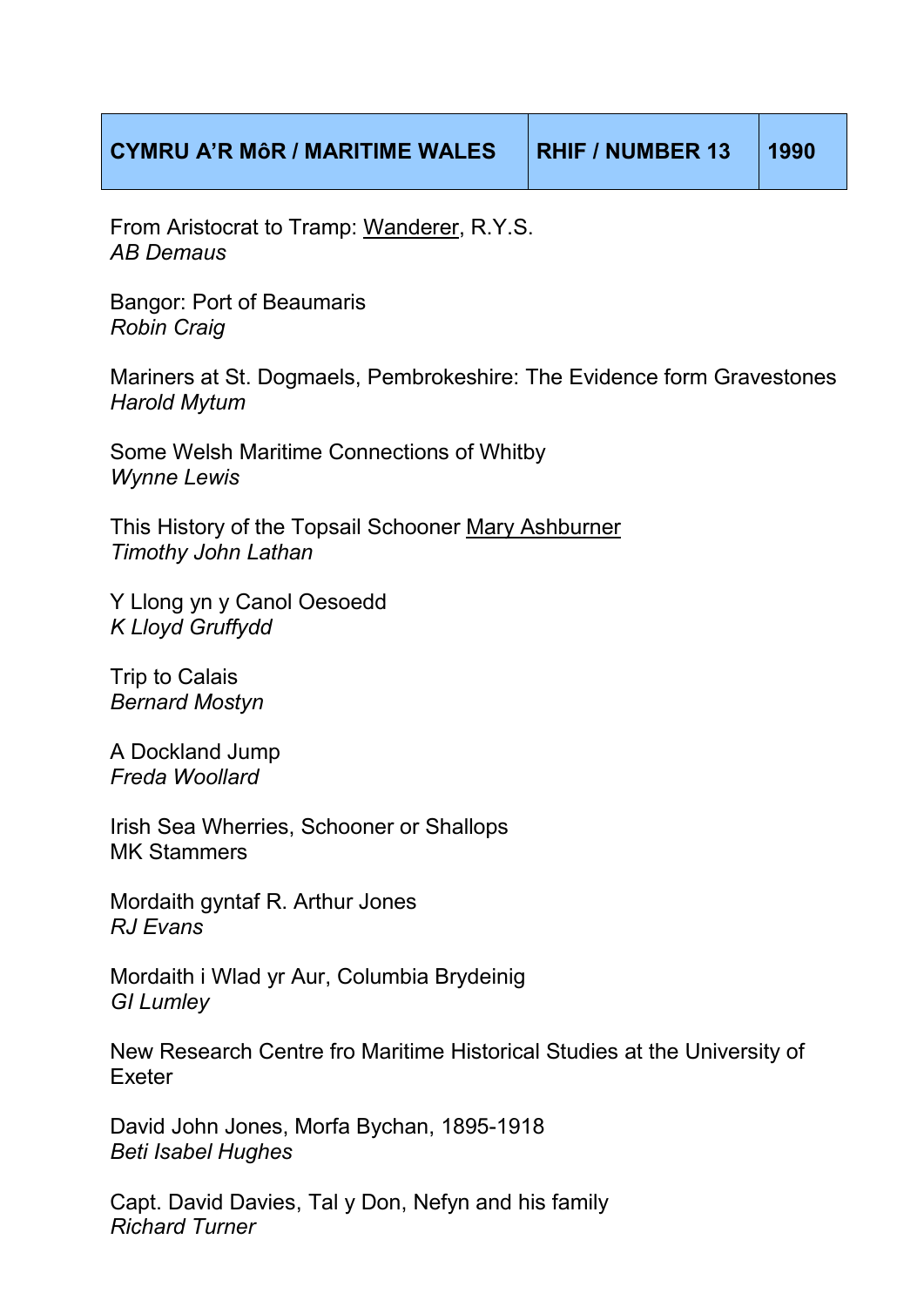To Ireland in a Rowing Boat – 1933 *Malcolm Roberts*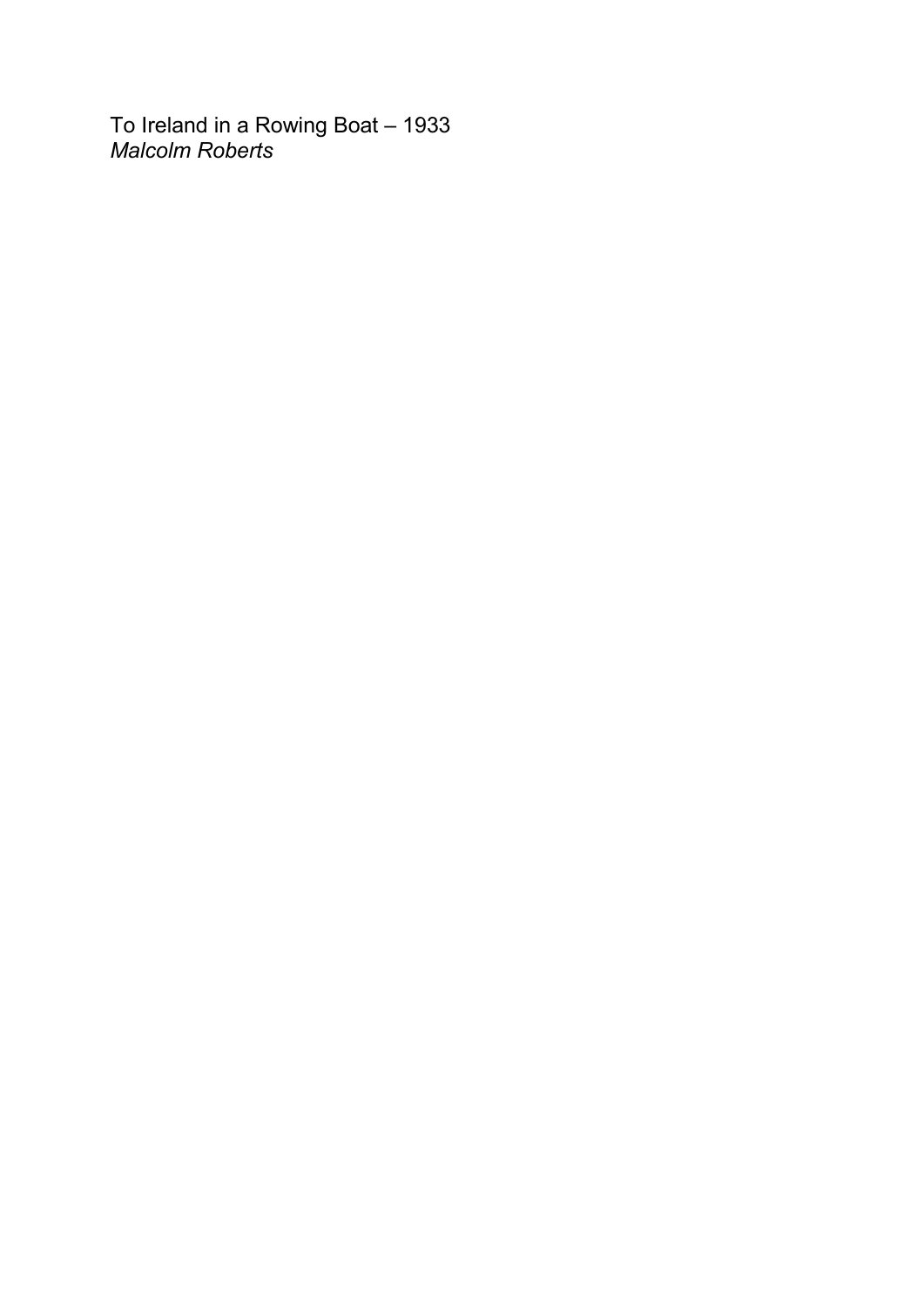Aberystwyth Herring Tithes and Boat-names in 1730 *Gerland Morgan*

Ships Built on the River Clwyd *R Fred Roberts*

Twenty-four Welshmen at Trafalgar *David Ellison*

Captain Lewis Holland Thomas (1812-1888) as a Pacific Trader 1835-1848/9 *Lewis Lloyd*

Captain John Williams of Aberaeron (1856-1929) *AB Demaus*

Captain John T Jones, Hirael, Bangor and San Francisco *Aled Eames*

The Life of Captain John Hughes, Brig y Don, Caernarfon *Richard Turner* 

Mr. Llewelyn T. Griffith, Chief Engineer. Employment Agreement and Extract of Engine Room Log *GD Pari Huws*

The Thetis and the Falklands *Aled Eames*

The Shipping Depression of 1901 to 1911: The Experience of Freight Rates in the British Coastal Coal Trade *John Armstrong*

The Penvearn: a Cornish Connection *Rex Hall*

Cwmpawd Cymraeg Llafar *Gwyn Pari Hughes*

Profiadau Cynnar Llongwr yn y 1930au. (Interview with Capt. R. O. Evans on Seafaring in the '30's) *Robin Evans*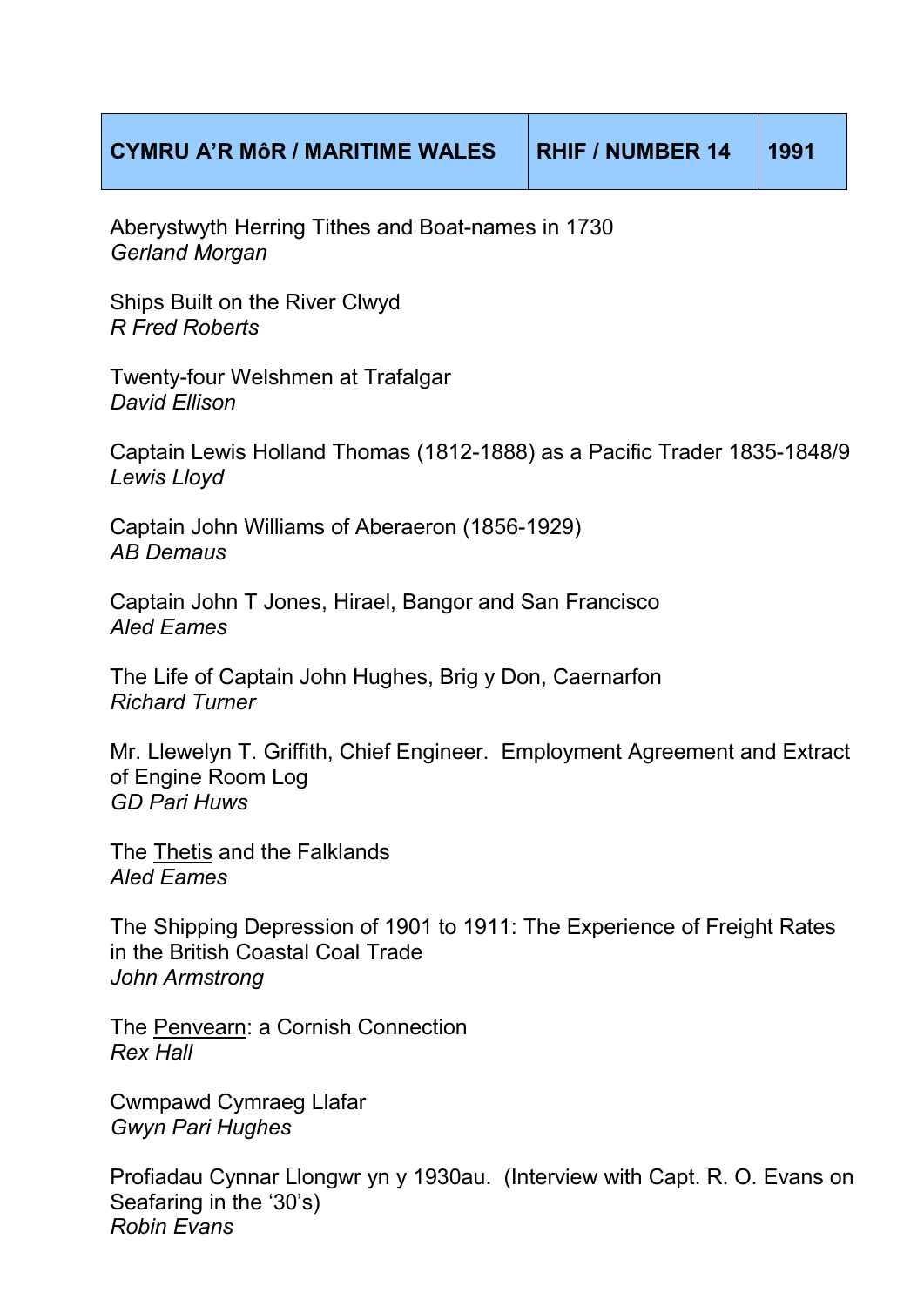Wales's Maritime Trade in Wine during the Later Middle Ages *K Lloyd Gruffydd* 

Aspects of West Wales Shipping in the Eighteenth Century *Gerald Morgan*

Clwyd, Foryd or Port River of Rhuddlan *Derek A Bartley*

Captain Ancel Alexander Routledge, 1818-1902 *WL Adams*

Mrs. Ellen Edwards of Caernarfon, Teacher or Navigation and Seamanship *Lewis Lloyd* 

The Chellew Steam Navigation Company Limited: A Note on some Welsh **Connections** *David Jenkins* 

*'Going to sea in 1912' Christine North*

The Titanic's Gallant Welsh Officer, 1912: Harold G. Lowe of Penrallt, **Barmouth** *Lewis Lloyd*

Owen Ladd – A Welsh Passenger lost on the Lusitania *A Lloyd Hughes*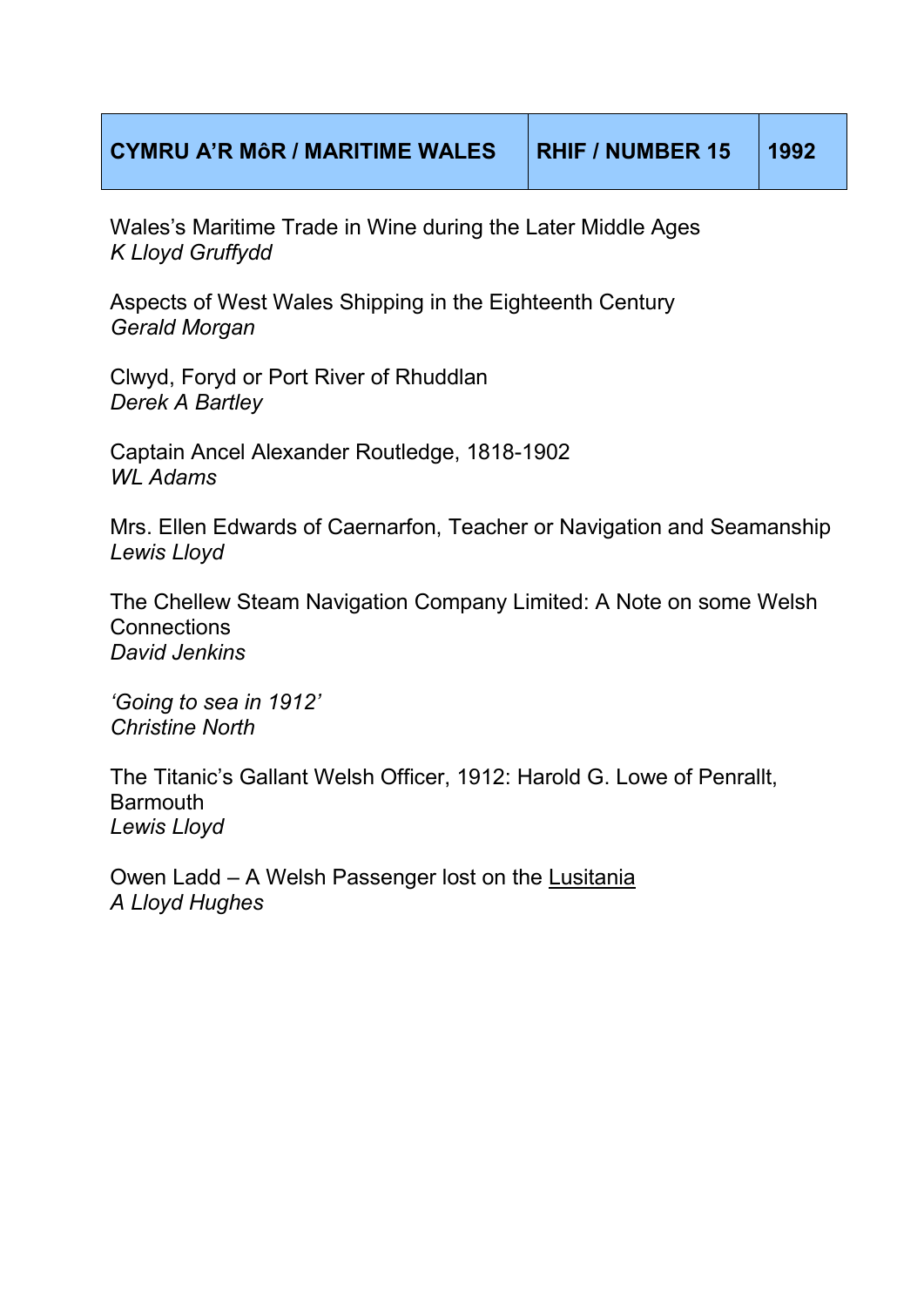Her, later his, Majesty's ship, Tramontana *EH Douglas Pennant*

The Wrecking of Aberystwyth Ships and other disasters *Gerald Morgan*

A Century of Welsh Sail with Hugh Pugh and Son *Mary Buckels and Valerie Powls*

Early Steamers, the Railways and the Port of Aberystwyth *Lewis Lloyd*

Traddodiad Morwrol Moelfre, 1841-1891 *Robin Evans*

The Cardigan Castle: the Story of a Clipper Ship, 1870-1907 *George Hawkes*

Captain Robert Humphrey Griffiths and the Nant-Horon Steam-ship Company Ltd. *David Jenkins*

'From Russia with thanks' *Christine North*

Mersey – the White Star Line's Training Ship *BS McManus*

The Log-books of the yacht Ayesha and the S.C.Y.C at Abersoch *Beti Isabel Hughes*

From Focsle to Bridge *O Trevor Roberts*

A Brief History of Five Royal Navy Coastal Forces Craft built at Bangor between 1940-1945 *IT Hughes*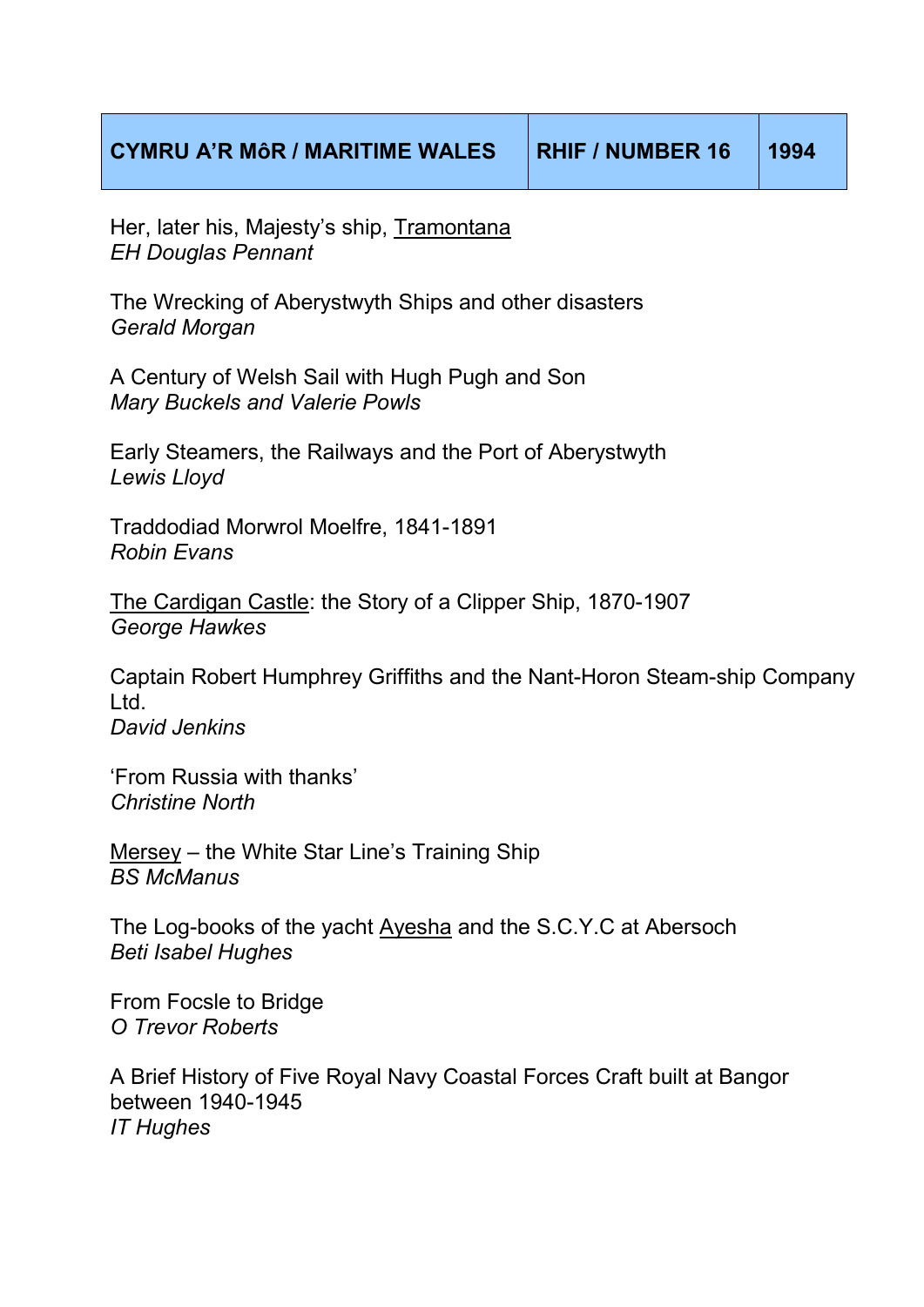Run Job to the Anitpodes *A Balfour* 

The three masted topail schooner Alert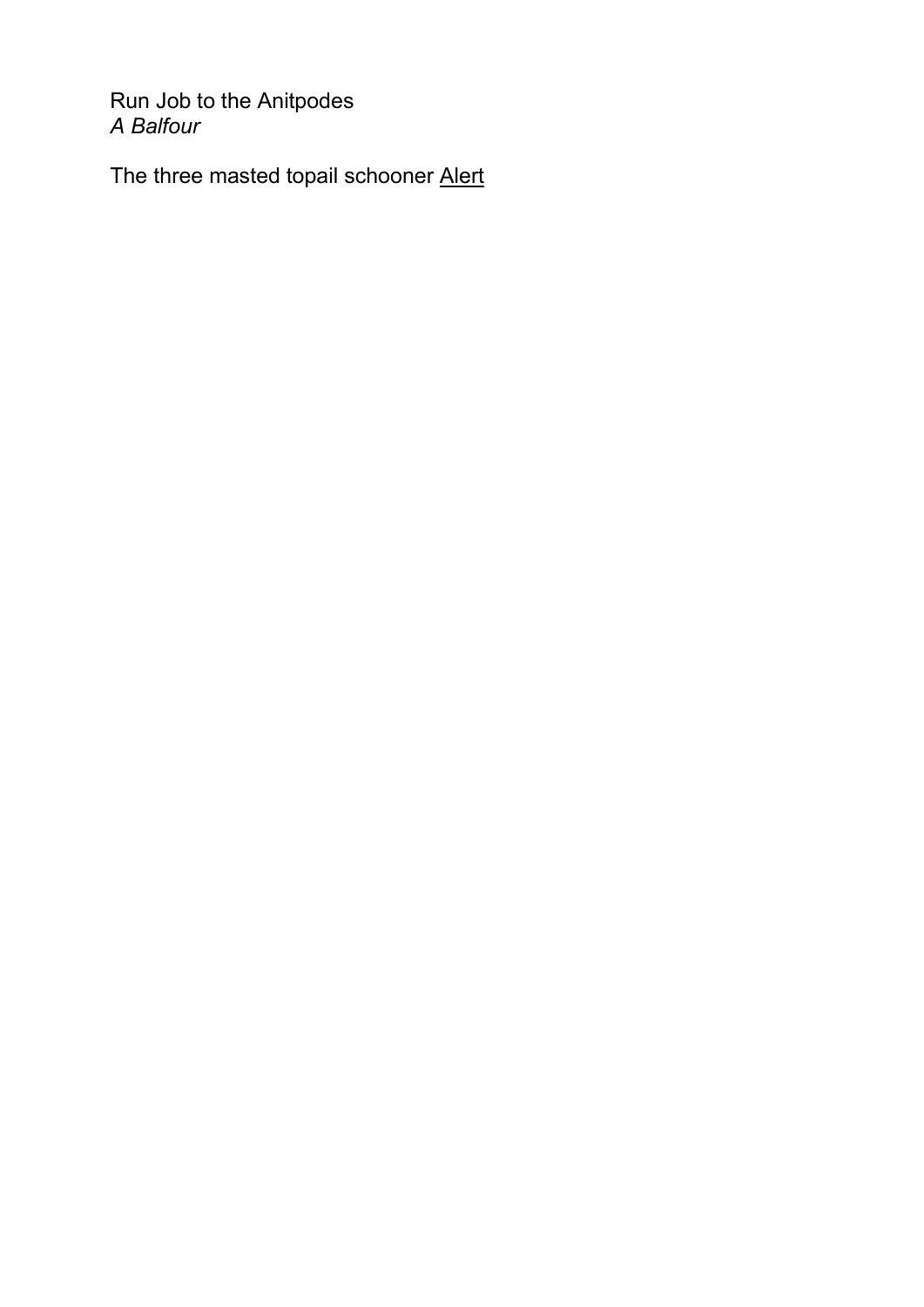## **CYMRU A'R MôR / MARITIME WALES RHIF / NUMBER 17 1995**

A Tudor Wreck near Aberavon in Glamorgan *John Blundell*

Gwynedd Ship Letters *John Cowell*

Thomas Jones of Aberystwyth, Ship-owner *Gerald Morgan*

Mordaith y Blessing *Dafydd Glyn Jones*

The Impressment of Thomas (Pritchard) Thomas in 1796 *Beryl Hughes*

Recollections of Captain John Evans (1858-1993), Junior, of Bryngolau, Llanfair, near Harlech *Lewis Lloyd*

Capten John Roberts 1863-1936 *Eirwen Llewelyn Jones*

Some Memories of the Famous Porthmadog Schooner M.A. James *Basil Greenhill*

Oes yna le i hogyn fynd yn llongwr? *Huw Lewis Roberts* 

Twenty-Four Fathoms Deep Sarah Lathom of Connah's Quay – Ralph Ashton's story *Ralph Ashton*

Trychinebau ger glannau Môn yn ystod gaeaf ofnadwy ganrif yn ôl *Wynne Lewis*

Cymru, Yr Yeman a'r Môr *Robin Evans*

Robert Jones of Caergybi and Melbourne – Master Mariner 1862-1935 (Cymro i'r carn)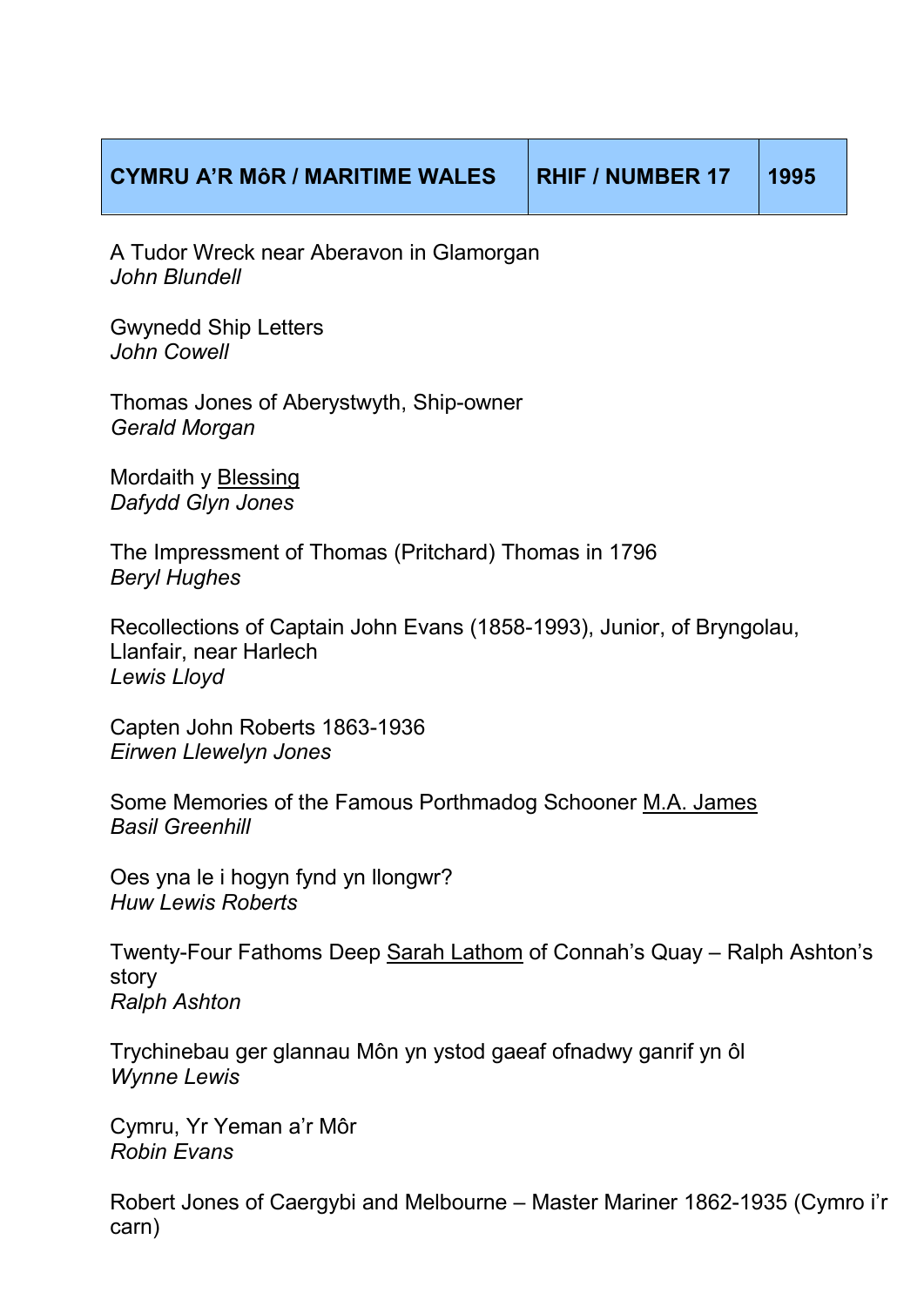Harrow Morgan, (Victoria, Australia)

Croeso i Chupat *AB Demmaus*

Eagle Oil Tanker Fleet *Robert R Lloyd Williams*

A Report on my recent visit to Australia (August 9-October 8, 1994) *Lewis Lloyd*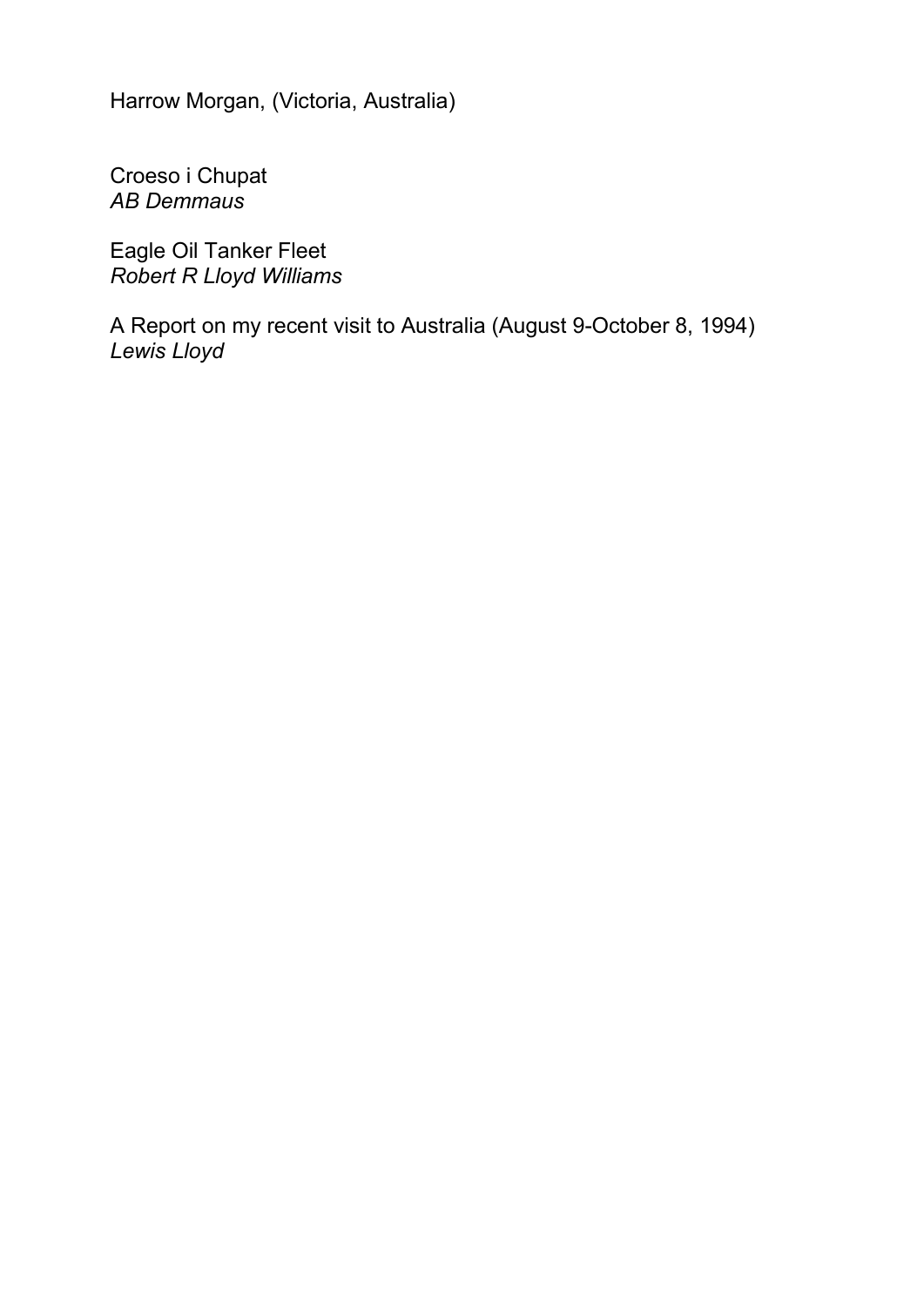| <b>CYMRU A'R MÔR / MARITIME WALES</b> | <b>RHIF / NUMBER 18</b> | 1996 |
|---------------------------------------|-------------------------|------|
|---------------------------------------|-------------------------|------|

Aled Eames (1921-1996) *Professor (Emeritus) J Gwynn Williams*

Maritime Defence and Wales during the Later Middle Ages *K Lloyd Gruffydd*

Llanddwyn Island – a Forgotten Station? *Alun Pari Huws*

Three 19<sup>th</sup> Century Dyfed Shipping Accounts *Gerald Morgan*

Robert and John Evans of Liverpool, Shipbuilders: Their Contribution to the Era of Iron and Steel Sailing Ships *George Hawkes*

The Australian Connection: Four Welsh Shipping Losses, 1890-1910 *Lewis Lloyd*

O Ysgol Fwrdd i Fwdd Llong *Twm Prys Jones*

A Tale of Two Sisters *E John Lowell*

Pysgota'r Morfil *Robin Evans* 

The Loss of the Steamer Gleneden, an Unacknowledged Casualty of War *Alan Pari Huws*

The Loss of the 'Teifi' Steamer Orchis *D Parham*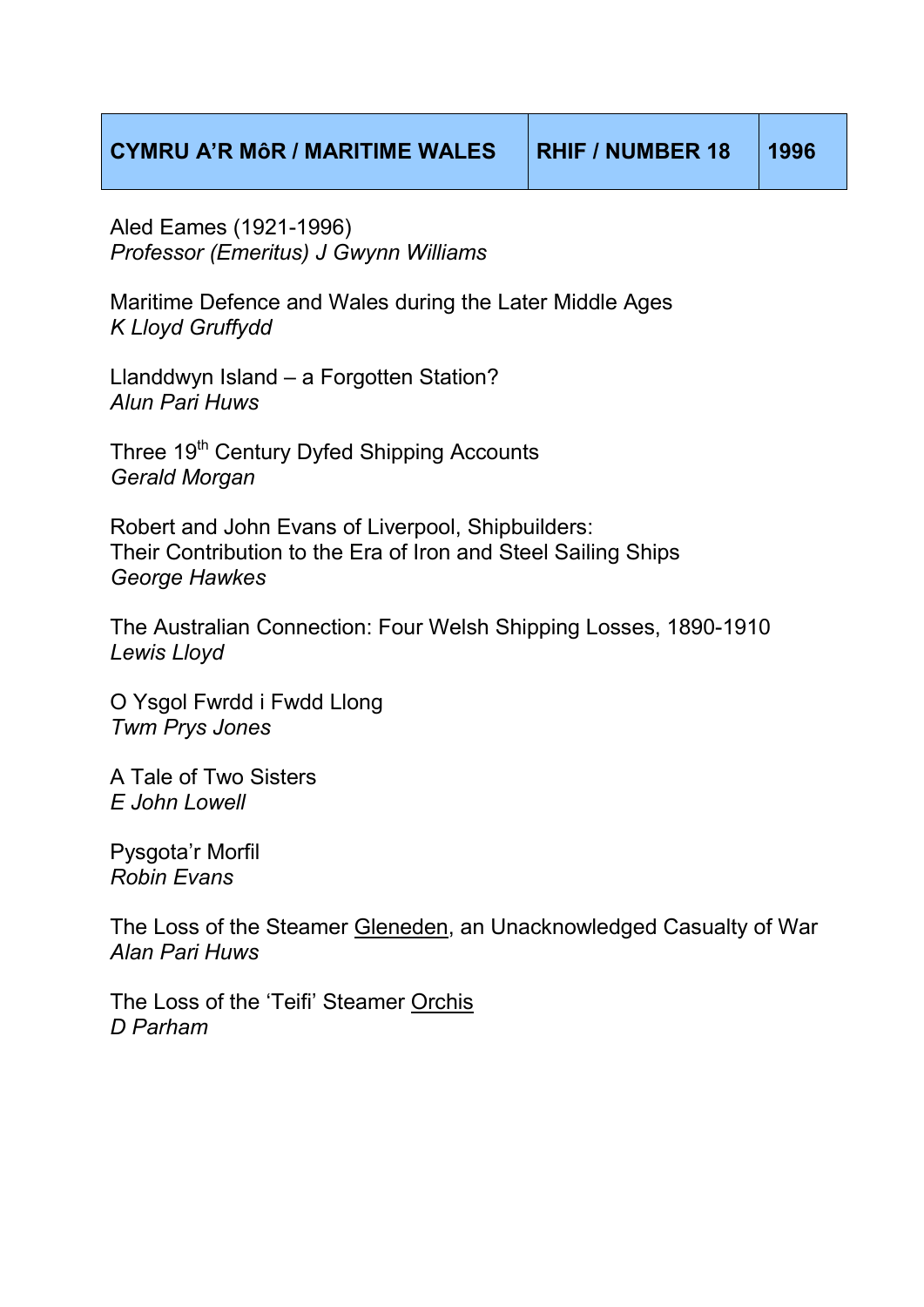| <b>CYMRU A'R MÔR / MARITIME WALES</b> | RHIF / NUMBER 19 | <b>1997</b> |
|---------------------------------------|------------------|-------------|
|                                       |                  |             |

Lewis Lloyd (1939-1977) *Bryn Parry*

An Archaeological and Historical Context for the Medieval Mangor Pill Boat *Mark Redknap*

Royal Impressment and Maritime Wales during the Later Middle Ages *K Lloyd Gruffydd*

That the Mary Yacht is certainly shipwrecked *Owain Roberts*

The Newport Customs House *Mark Bullen*

Llongau a Llongwyr plwyf Llanallgo 1780-1820 *Robin Evans*

The Diamond Shipwreck Charity *Einion Wyn Thomas*

Ladies' Gig or Lady's Gig? Owain Roberts

The Mersey Docks & Harbour Board in Anglesey: Dinorben Quarry *Adrian Jarvis*

A Wildfowler's Gun Punt from Pembrey *Owain Roberts*

Correspondence: The Bradford City *Mari Williams*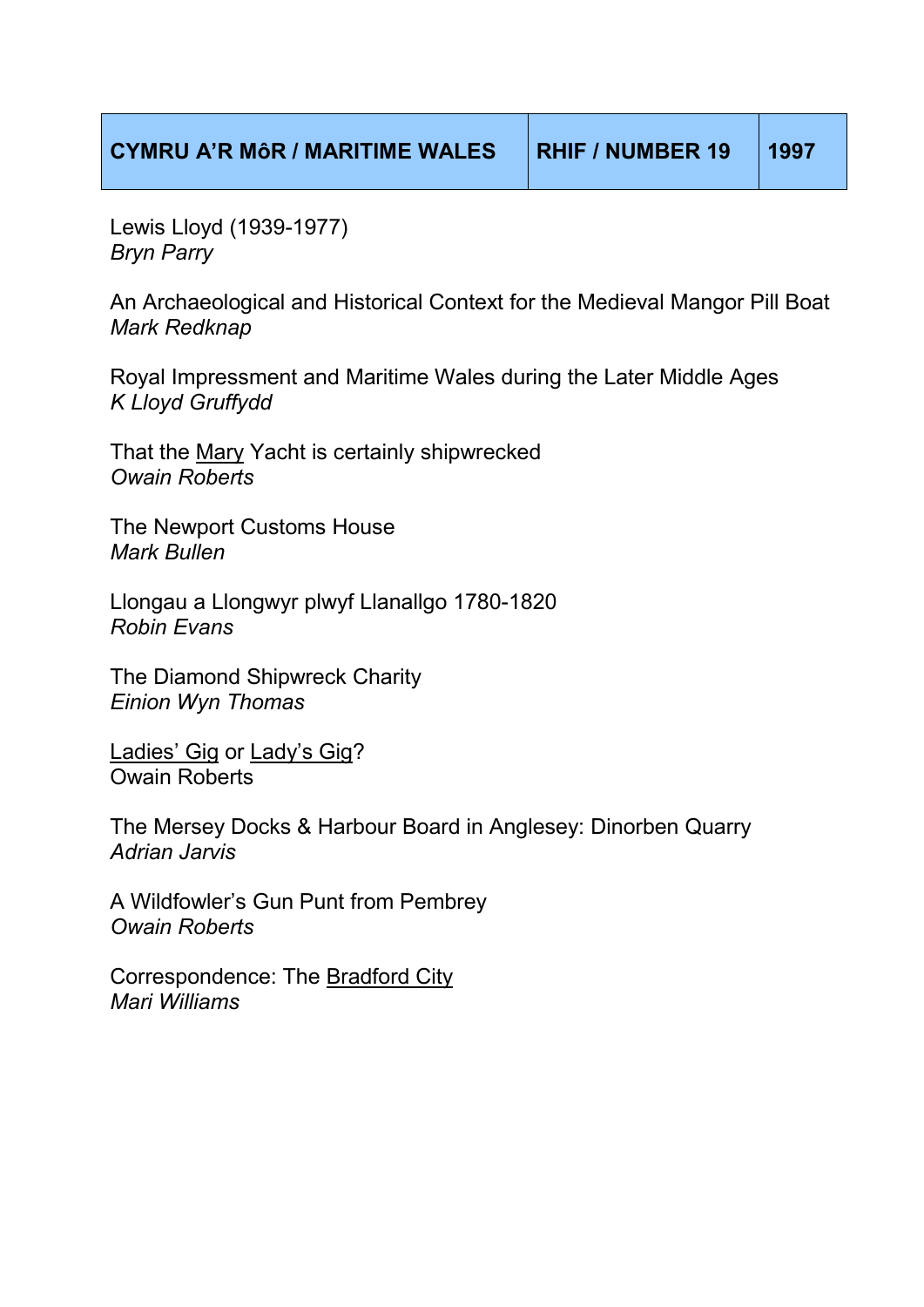Lewis Morris' Universal Tide Table 1723 *Owain Roberts*

The Severn, a Welsh brig lost in the Baltic *David Parham* 

Cardigan, Liverpool and Sydney: the career of Captain Lewis Davies 1833- 1919 *David Jenkins*

The Cound of Frights of the Marged Davies *Owain Roberts*

Captain Richard Owen Jones, 1861-1943 *Dr Barry Evans*

Rescued near Ynys Enlli/Bardsey,. 1866 *Owain Roberts*

Tramwyo Traeth Lafan *Captain Gwyn D Parri Huws* 

The WVJ Half Model of a Porthmadoc Sailing Vessel *Captain Gwyn D Parri Huws* 

Lifting the Lines of the WVJ Half Model *Owain Roberts*

Construction of an 'Even Keel' Model *Captain Gwyn D Parri Huws* 

Anthracite for Wells-Next-the-Sea, a By-way of the Swansea Coal Trade *Michael Stammers*

Dau Forwr Cymreig *J Wynne Lewis*

The loss of the Cadet School Training Ship HMS Conway *Captain Brian McManus*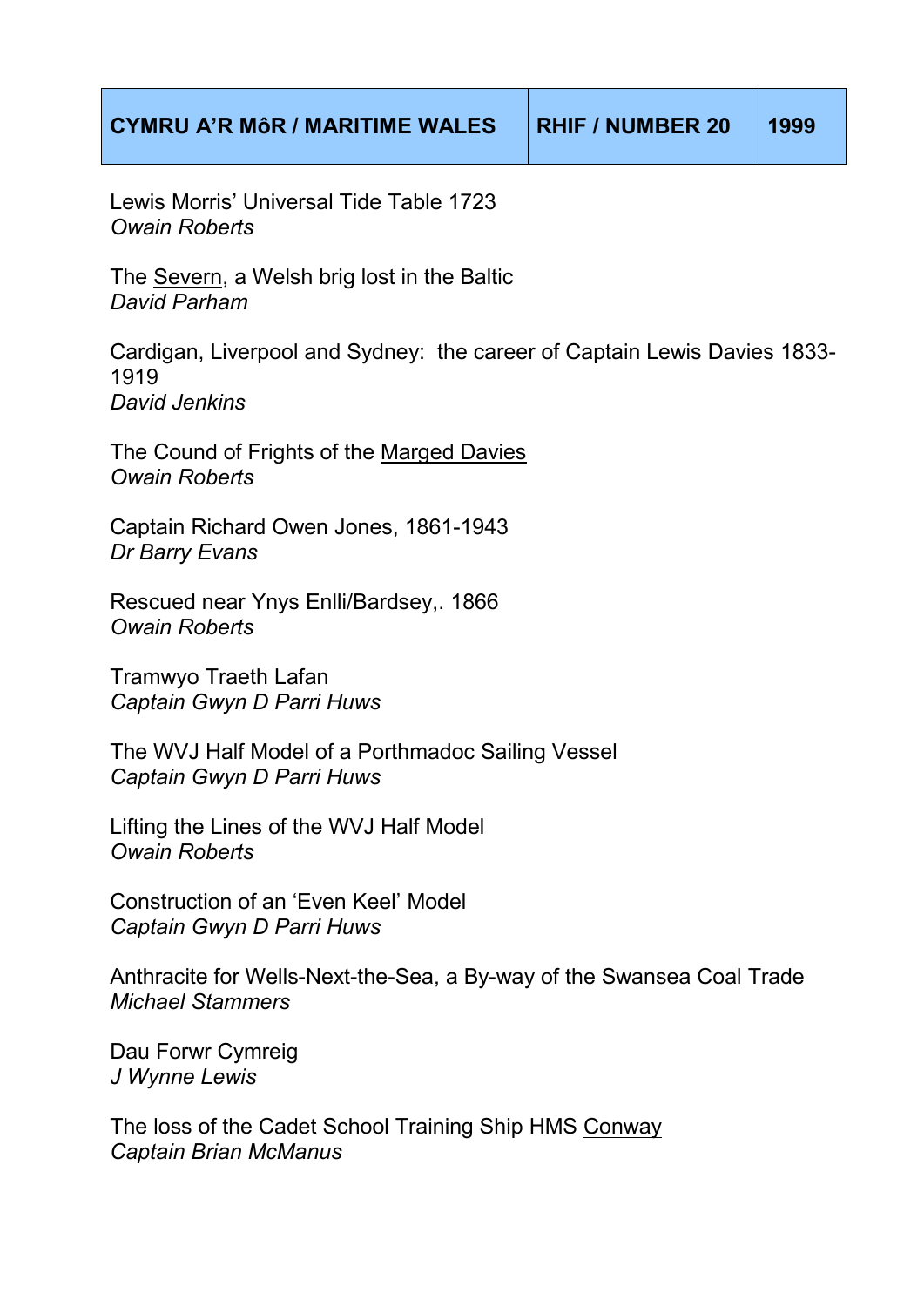Fish Trap Types *Nigel Bannerman*

Maritime Wales' Export Trade in the Later Middle Ages *K Lloyd Gruffydd*

The Revenge of Llanelli: a Welsh Privateer in the 17<sup>th</sup> Century *JD Davies*

The Pile of Foudrey and Lewis Morris *Owain Roberts*

The Welsh Sloop *MK Stammers*

The Royal Holyhead Yacht Club *Owain Roberts*

Captain Richard Owen Jones 1867-1944 *G Edwards*

Coal for the Cape *MK Stammers* 

Llongwyr 'Roses' Moelfre *R Evans* 

Joe Boumphrey of Tranmere and Abersoch *Owain Roberts*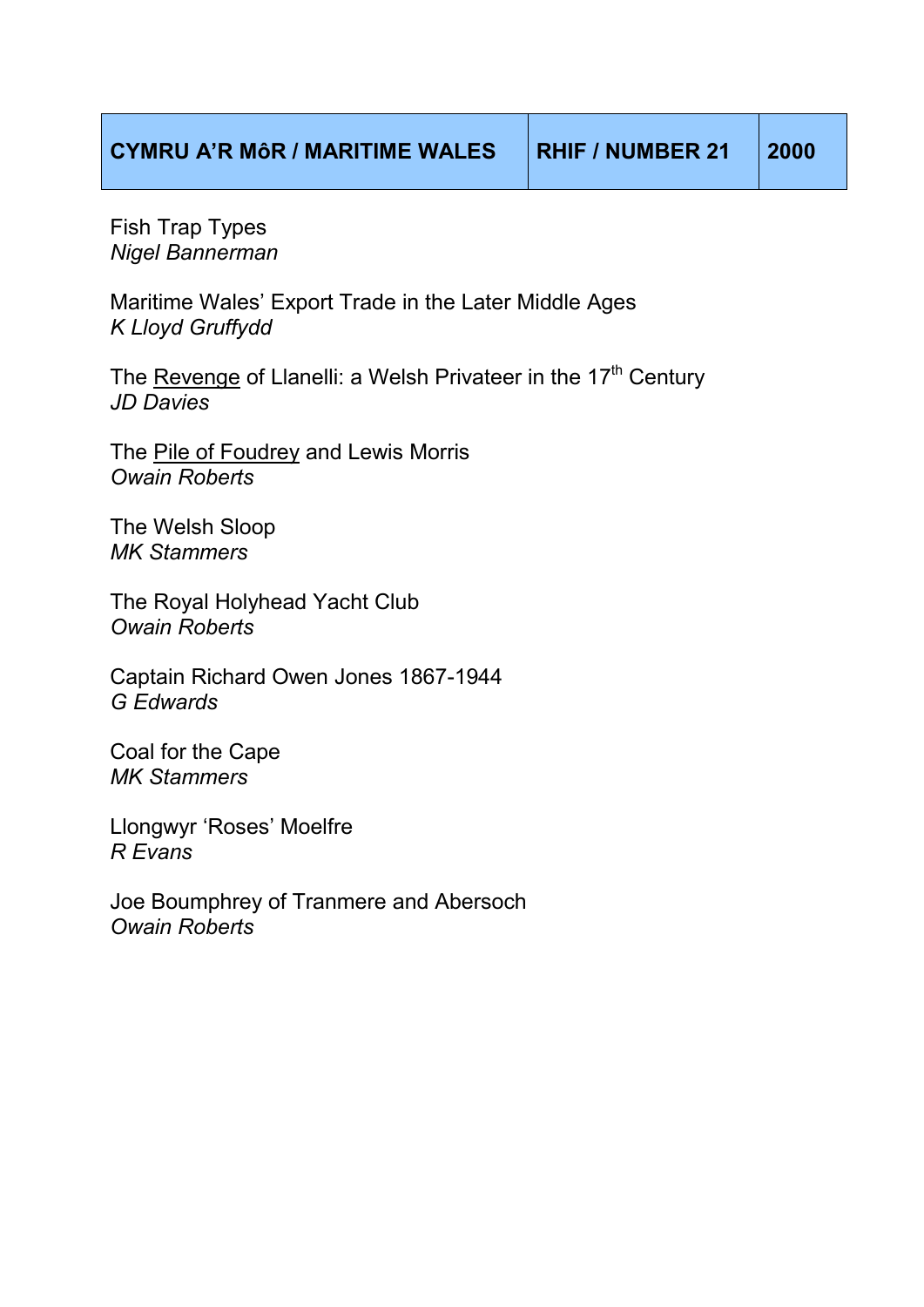The flight of the Raven *Michael Stammers*

The Celtic Chief *Owain Roberts*

The Letters of James Sparrow, Surveyor of Customs at Holyhead, to Sir Richard Bulkeley Williams-Bulkeley, Bart. MP. February-March 1832 *JR Owen*

WJ Williams, 1871-1913: nodyn am berchennog llongau o Fethesda *David Jenkins*

Sea Power and Sir Caernarfon, 1642-1660 *Aled Eames* (1921-1996)

The King's Prinnace, The Swan *Colin Martin* 

Peter Colum Tudball, CBE, 1933-2000 – an appreciation *David Jenkins*

Cortyn Peint *Gwyn Pari Huws* 

Petty Officer Edgar Evans, RN: some 125<sup>th</sup> anniversary footnotes Brian Lile

*North Wales Chronicle:* Loss of the Consul Kaestner

SS Enterprize – 'y stemar bach' *Owain Roberts*

Hwylio ar Led: Moelfre a'r Traeth Coch *Robin Roberts*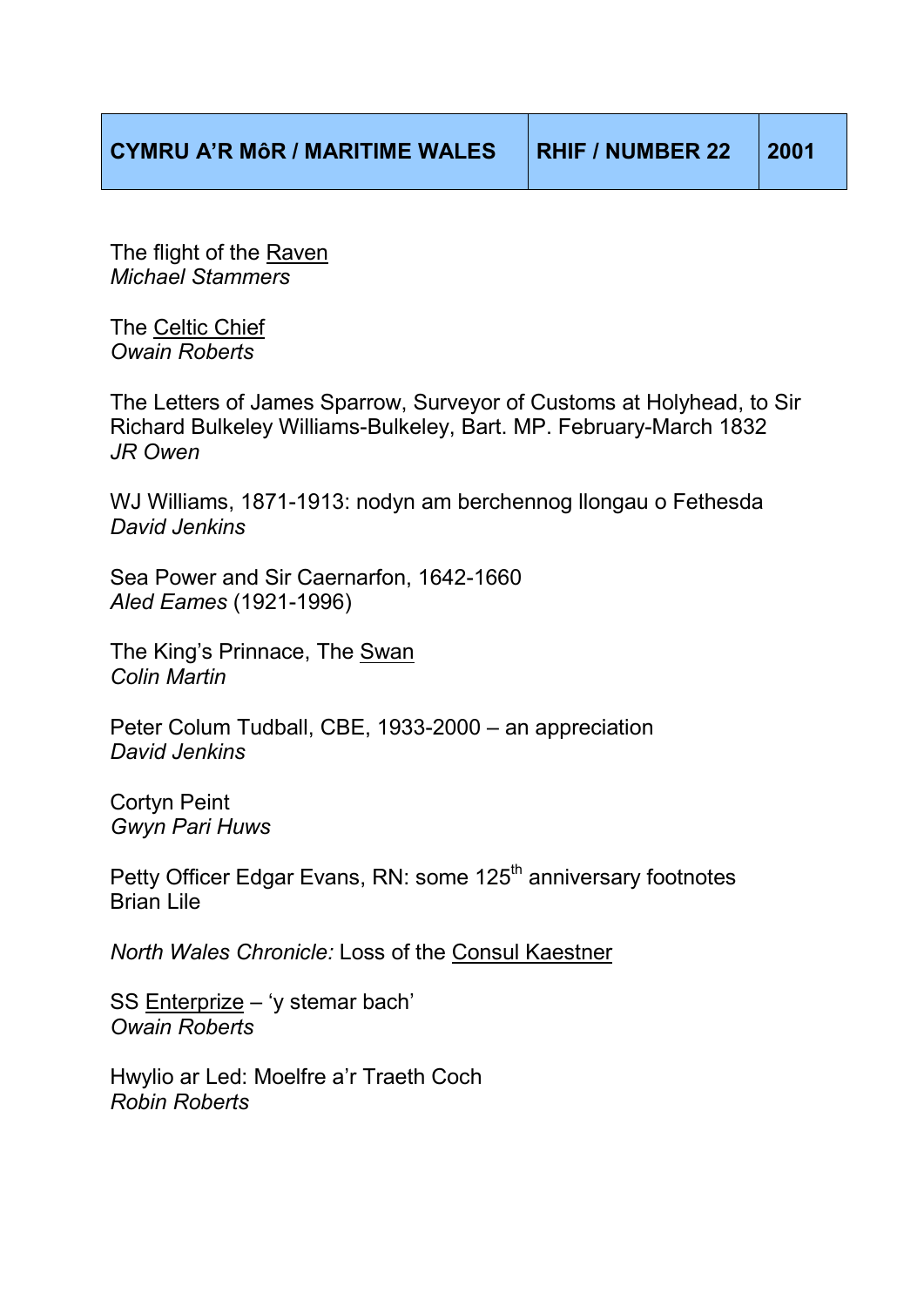|  |  | <b>CYMRU A'R MÔR / MARITIME WALES</b> |  |
|--|--|---------------------------------------|--|
|--|--|---------------------------------------|--|

Abereiddi and Porthgain *Roy Lewis*

Y Môr a'r Morwyr yn ein Prifwyl *Hywel Teifi Edwards*

Lifeboatman Richard M Evans, BEM, of Moelfre *Owain Roberts and Sean McGrail*

Wartime voyage to the Seychelles *Beti Isabel Hughes*

Captain William Rowlands 1870-1953 *John Hughes*

When the Rising Sun flew in Jacob's Pill, Pembroke Dock – the Japanese corvette Heidi *David James*

Wrecks and wreckers in Welsh waters during the Later Middle Ages *K Lloyd Gruffydd*

... Parcel of poor fishermen: a rural coastal community's maritime experiences, 1750 -1800 *Robin Evans*

Dockyard Mateys: anecdotes of the dockyard workers of the Pembroke Naval **Dockyards** *David James*

The tug Briton *Owain Roberts*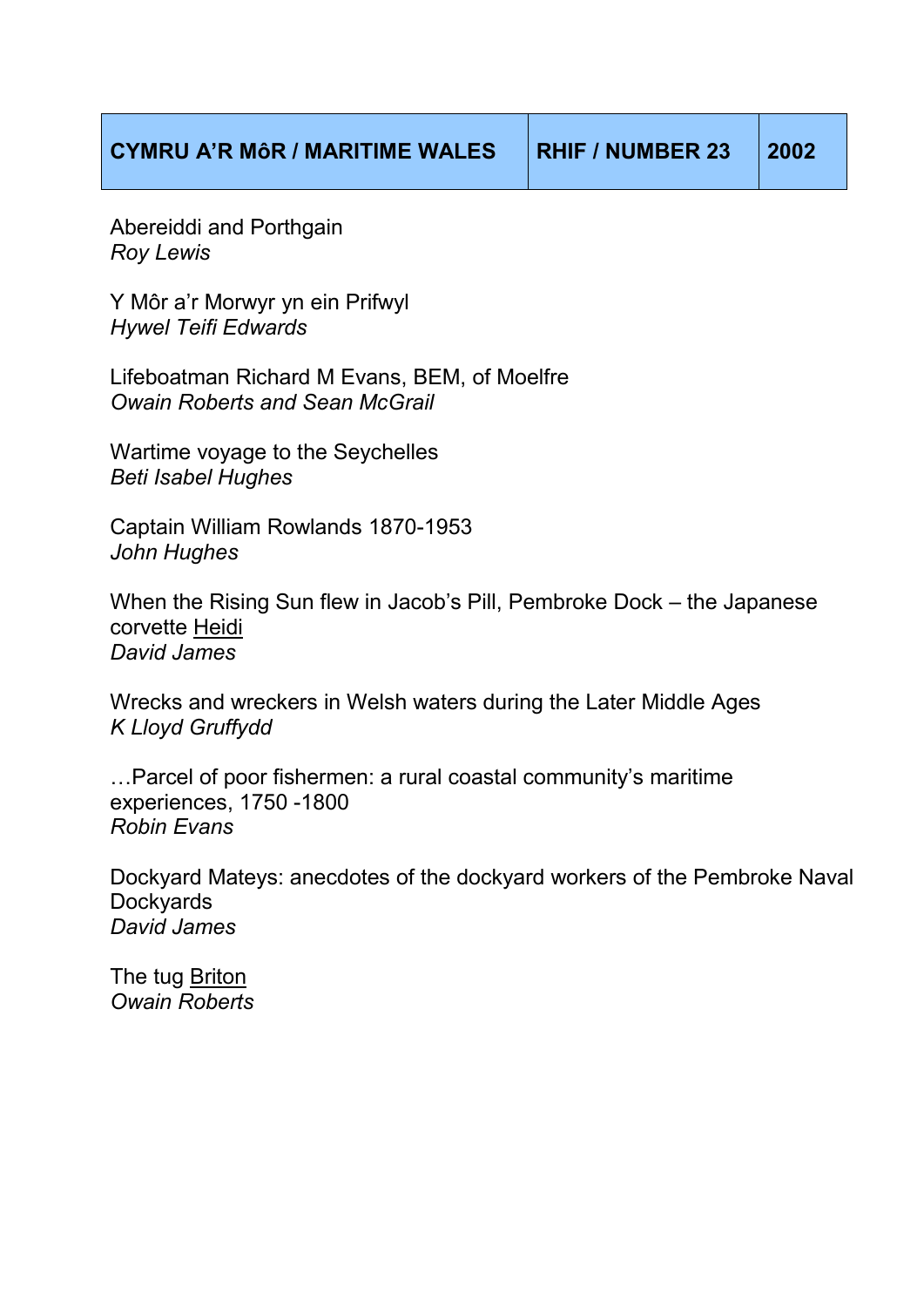## **CYMRU A'R MôR / MARITIME WALES RHIF / NUMBER 24 2003**

Diving through time – perspective on the development of marine archaeology in north Wales *D Cecil Jones*

Piracy, privateering and maritime Wales during the later Middle Ages (part 1) *Ken Lloyd Gruffydd*

Cwch Talsarnau: a boat from the Afon Dwyryd *DM McElvogue*

RNAV Cutter racing in Victorian regattas *Owain TP Roberts* 

Canrif a hanner o hanes y diwydiant ymwelwyr ym Moelfre *Robin Evans*

Dangerous cargoes and dried peas *Owain TP Roberts*

Abercastle *Roy Lewis*

The Tenby Lugger *Anthony H Galvin*

Alfred the forgotten hero *Roy Lewis* 

A Welsh Master Mariner in the Falkland Islands *MK Stammers* 

A voyage remembered (part 1) *Wyn Williams*

Turnbull registers *MK Stammers*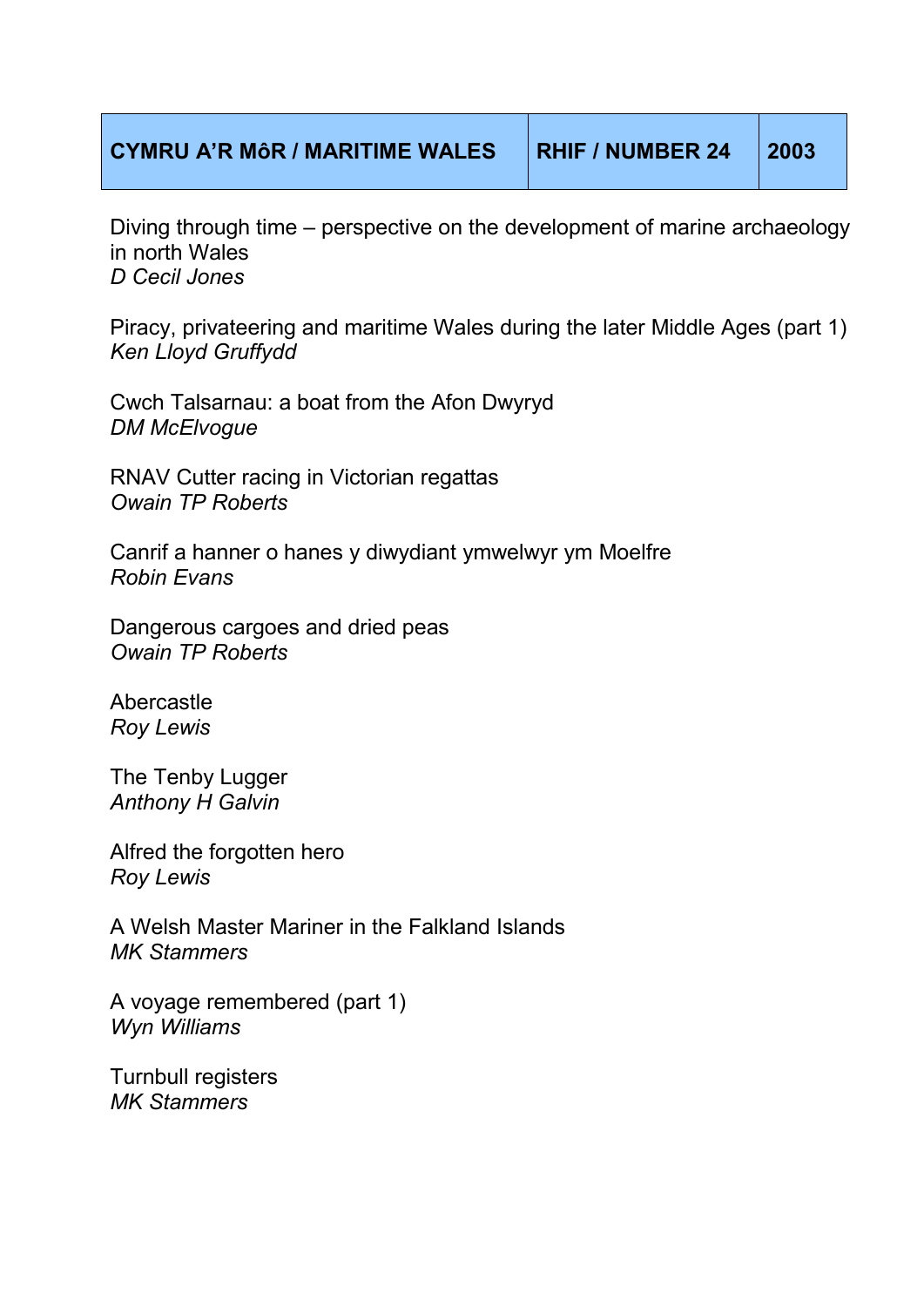Teyrnged / Obituary: Bryn Rees Parry *J Gwynn Williams*

Piracy, privateering and maritime Wales during the later Middle Ages (part 2) *Ken Lloyd Gruffydd*

The wrought-iron swivel guns from the Bronze Bell wreck site *Robert D Smith*

A Nabob at Holyhead: Richard Griffith, Post Office Packet Agent, 1815-1820 *JR Owen*

 Coastal communities: aspects of the economic and social impact of coastal shipping in south-west Walesc.1700-1820 *MD Mathews*

O Bwllheli i bendraw'r byd: agweddau ar hanes morwrol Pwllheli a'r Cylch gan mlynedd yn ôl, 1879 *Aled Eames*

A look at the past *Sandy Balfour*

Connections between the Welsh colony in Patagonia and the Falkland Islands – the loss of the schooner Denby *Fernando Coronato* 

*A voyage remembered (part 2)*  Wyn Williams

*Gwyn Pari-Huws*  Alun Pari-Huws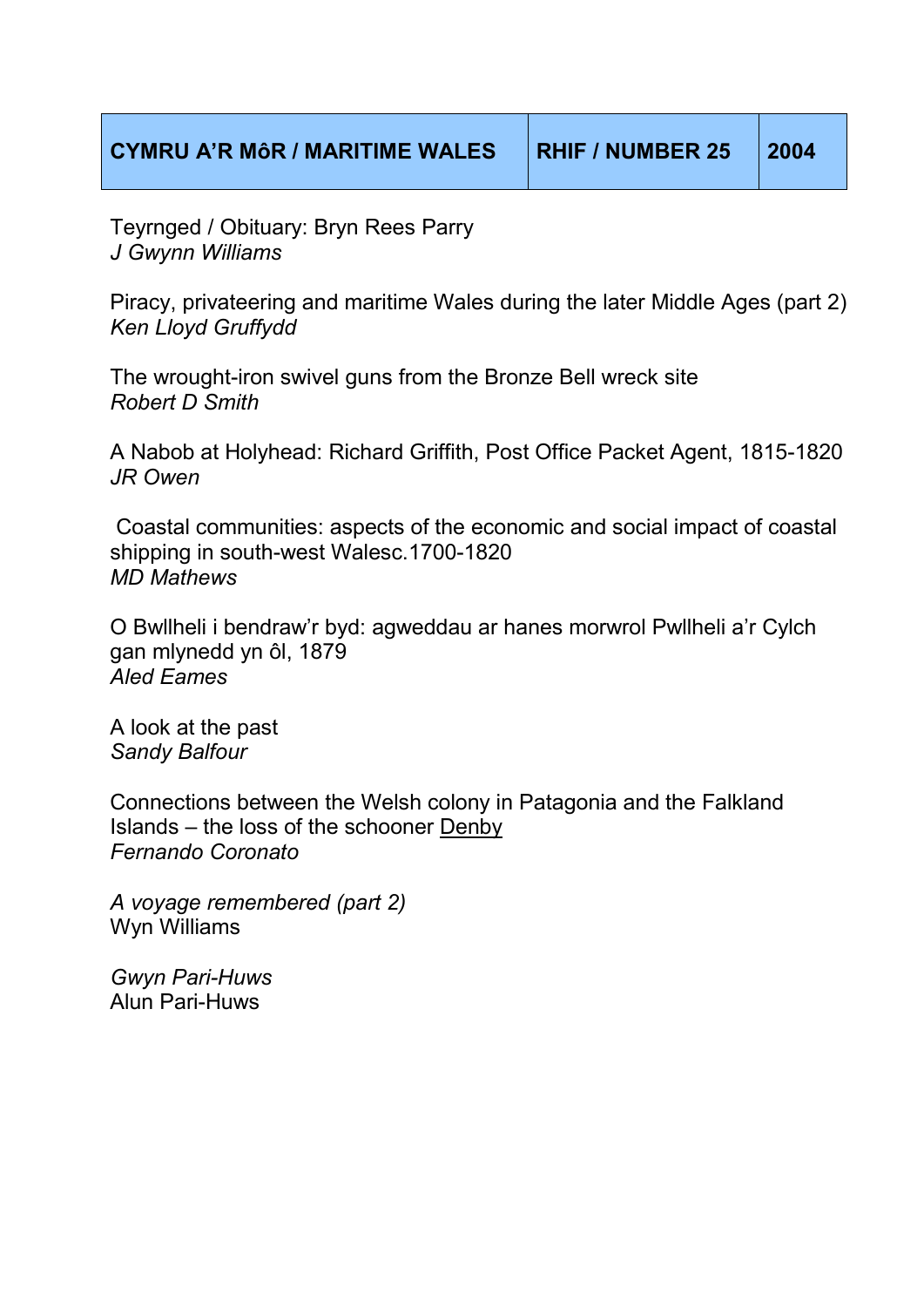The Bronze Bell Wreck – Tal-y-Bont, Bae Ceredigion *Tony Isles* 

Tales of the Sea: glimpses of maritime Wales and the wider world from southeast Glamorganshire 1762-1795 *MD Mathews*

The construction of shipbuilding sheds at Pembroke Naval Dockyard *David James*

Reminders of the City Dublin Steam Packet Company at Holyhead *JR Owen* 

The Wreck and the Rescue *Frances Davies, Robin Craig, Owain TP Roberts*

Nautical items in the Gwynedd Museum and Art Gallery Bangor Owain TP Roberts

'When found make a note of' *J Wynne Lewis*

Pysgota ym Moelfre wedi'r Ail Ryfel Byd *Robin Evans* 

Coasting with the Indonita in 1959 *MK Stammers*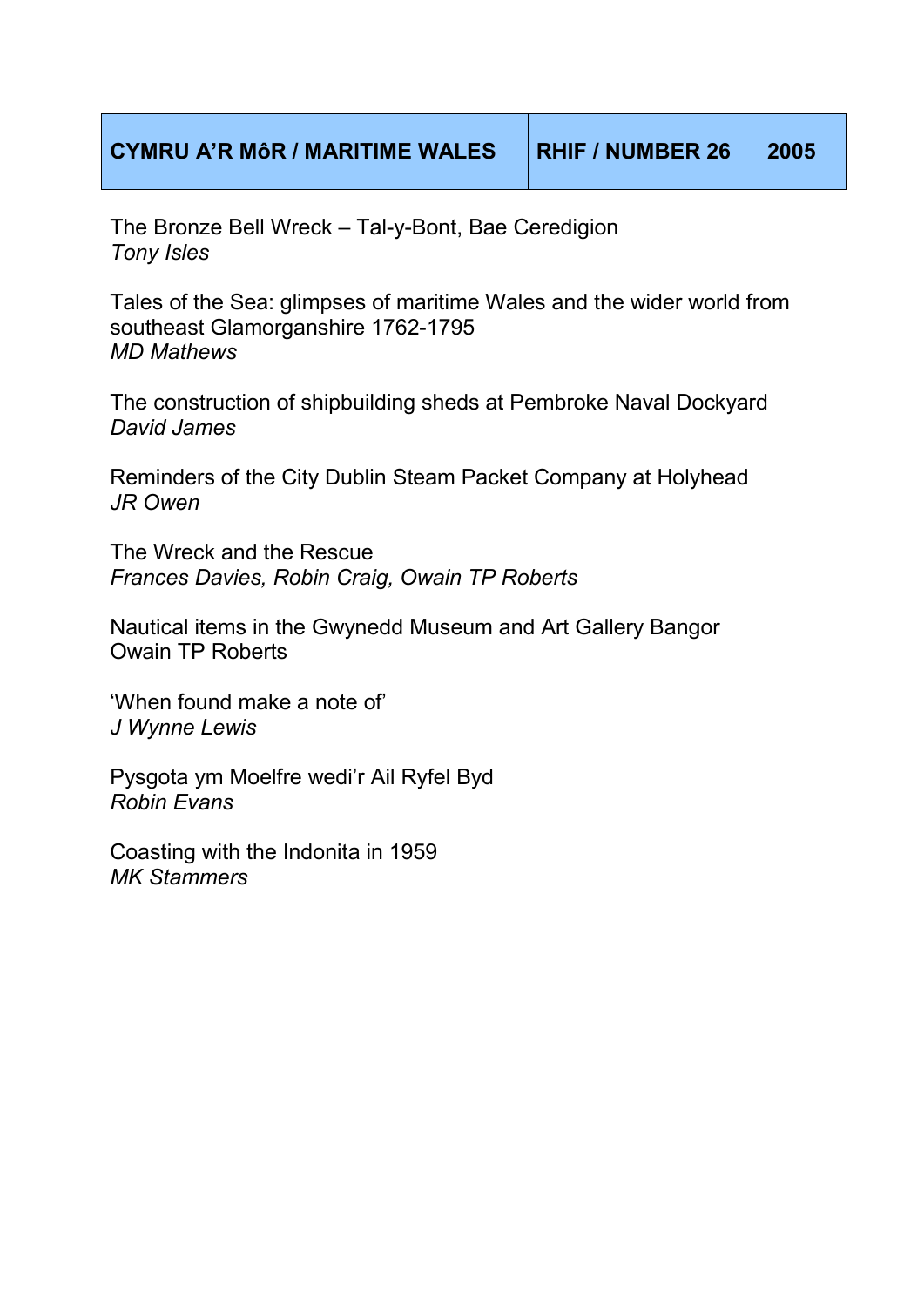| <b>CYMRU A'R MÔR / MARITIME WALES</b> | <b>RHIF / NUMBER 27</b> | 2006 |
|---------------------------------------|-------------------------|------|
|                                       |                         |      |

Maritime Wales' import trade during the later Middle Ages. Part I *Ken Lloyd Gruffydd*

"The heroes of former days have not been forgotten": evidence from the newspapers of Wales regarding Welsh sailors at the Battle of Trafalgar *Gethin Mathews*

Agweddau ar fuddsoddi mewn llongau mewn cymuned wledig, arfordirol: plwyf Llanallgo a phentref Moelfre yn ystod hanner cyntaf y bedwaredd ganrif ar bymtheg *Robin Evans* 

The voyages of John Bryn, sailmaker of Caernarfon *Brian Hope*

The North Wales Surveyors of Lloyd's Register of Shipping *John Alexander*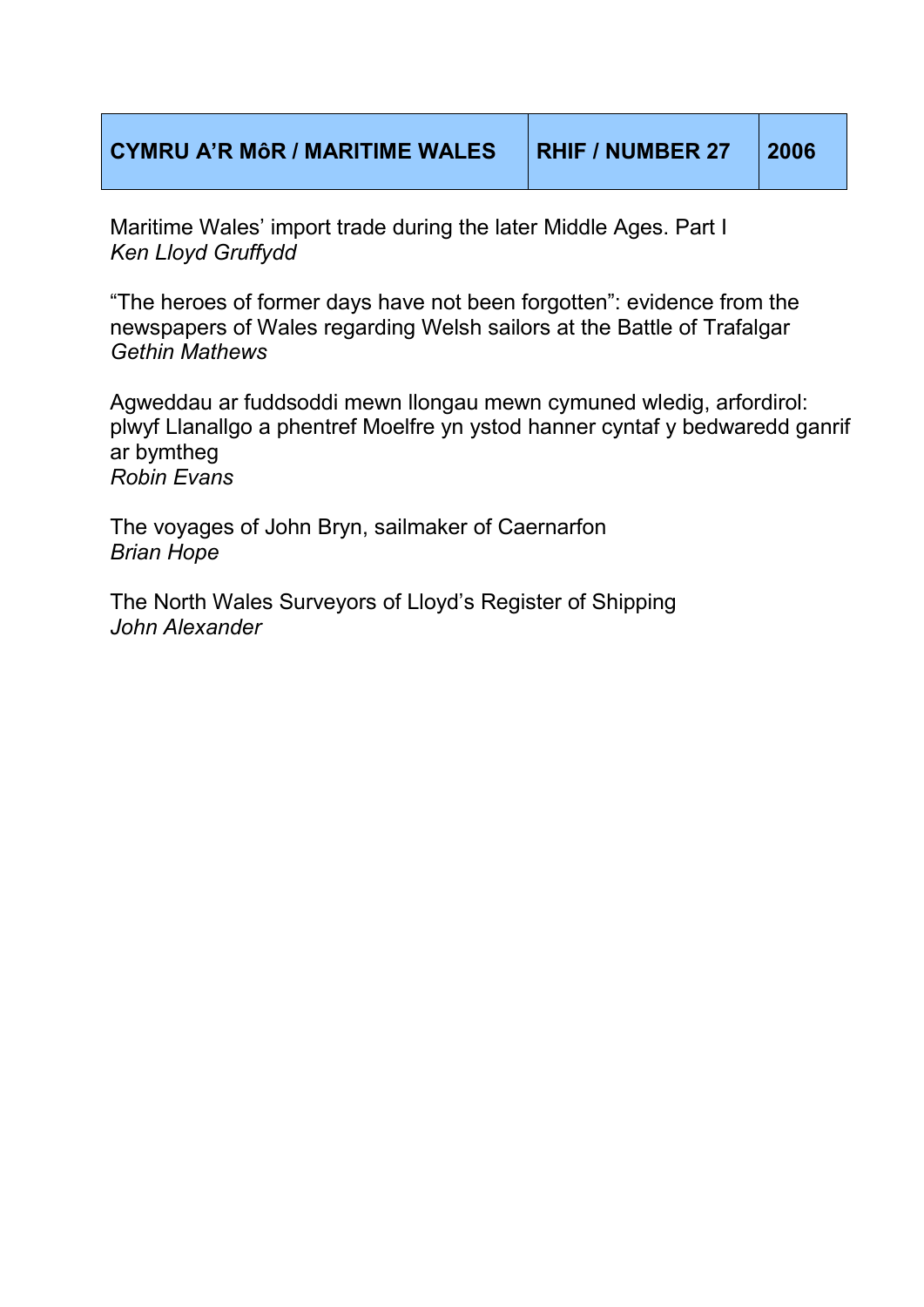| <b>CYMRU A'R MÔR / MARITIME WALES</b> | <b>RHIF / NUMBER 28</b> | $\sqrt{2007}$ |
|---------------------------------------|-------------------------|---------------|
|                                       |                         |               |

Maritime Wales' import trade during the later Middle Ages. Part II *Ken Lloyd Gruffydd* 

Captain Hugh Evans, projector of the South Stack lighthouse, semaphore telegraph operator, agent for Lloyd's and harbour master at Holyhead in the first half of the  $19<sup>th</sup>$  century *JR Owen* 

Capten Henry Hughes: Pwysigrwydd Capten/Perchennog Llongau i Gymuned Forwrol Anghysbell c.1880-1910 *Robin Evans* 

Postcards as evidence of the Welsh maritime past: three views of New Quay in the early  $20<sup>th</sup>$  century MK Stammers

The Historiography of Welsh Shipping Companies *Roy Fenton*

A bibliography of the writings of Dr Lewis Lloyd (1939-97) *Arwyn Hughes* 

A postscript to the North Wales Surveyors of Lloyd's Register of Shipping *John Alexander*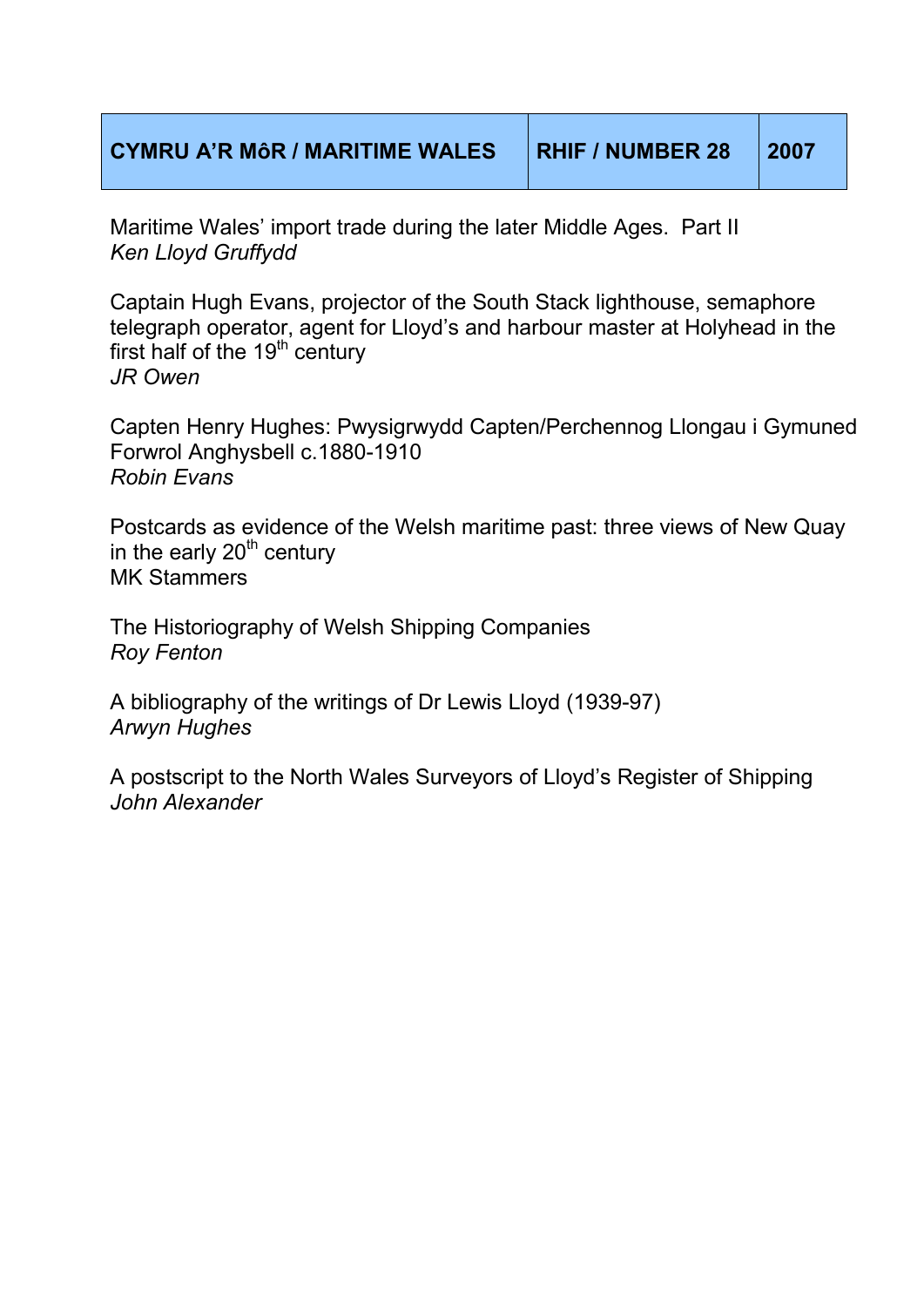Maritime Wales and the Slave Trade *Robin Evans*

A note on silk in historic Welsh textiles: where was the Welsh 'Silk Road?' *Dorothy Osler* 

Some first thoughts on where the 'Silk Road' might have run *MK Stammers*

Gwnae'r Môr yn gochfor i gyd: The Welsh and the Battle of Navarino *Gethin Mathews*

Relics of a Swansea copper ore barque: the Capricorn in Stanley Harbour, Falkland Islands *MK Stammers* 

The ships of Samuel Holland *John Alexander*

Dirgelwch llongddrylliad yr SS Mohegan (ex-Cleopatra) cant a deg o flynyddoedd yn ôl *Beti Isabel Hughes* 

A sailing lifeboat, the Charles Henry Ashley of Cemaes, Ynys Môn *Owain TP Roberts* 

Robin Craig, 1924-2007: an appreciation *David Jenkins*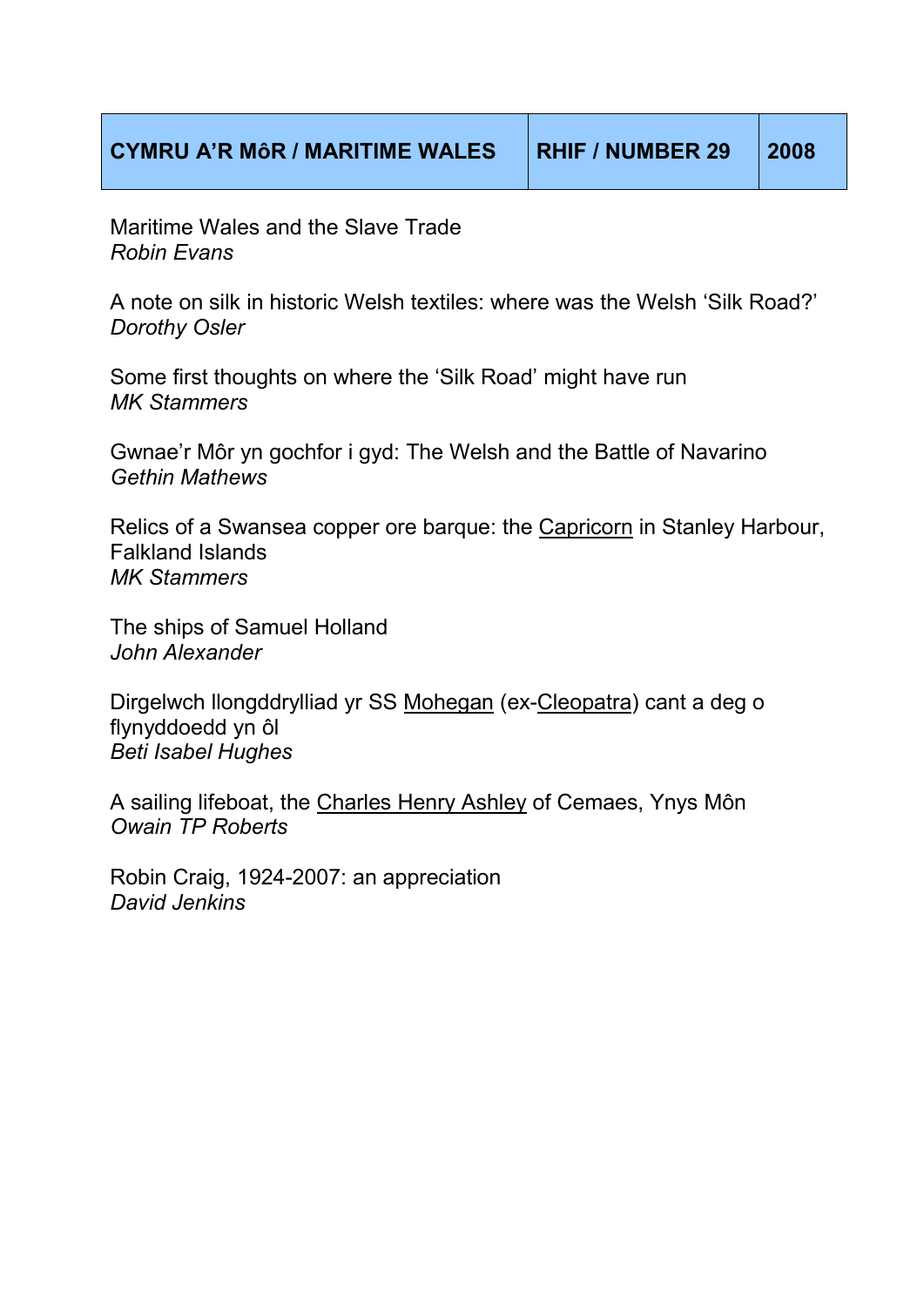The Tides of North Wales *David Bowers*

Lost Cargo Writes History: Writing Slates from the Wreck of the Steamship Republic *Ellen Gerth, Hawk Tolson and Neil Cunningham Dobson*

Teulu Penrallt *John Hughes* 

Salt, Salt Fish and a Schooner *Larsing Khongwir*

The Wreck of the Criccieth Castle *Jocelyn M Greenway* 

Cardiff, Coasters and Care *Roy Fenton*

Life Aboard Two Latter Day Chester River Coasters *Ken Davies* 

'Seiont IV' – Caernarfon Harbour Trust's New Vessel *TR Beggs*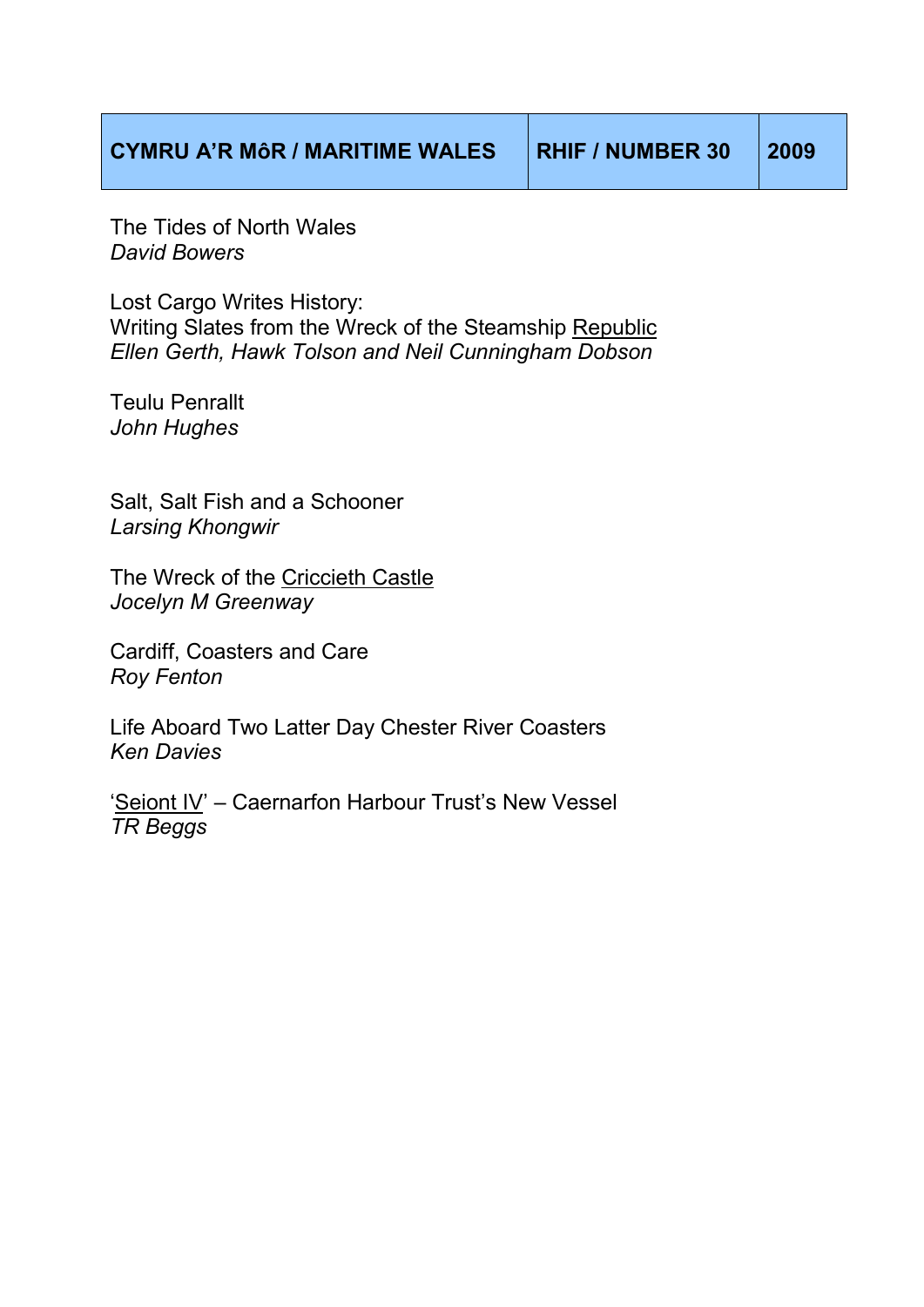Cymru, Iwerddon a'r Môr: Y Cyfnodau Cynnar *Robin Evans* 

Welsh commanders of East Indiamen: a case-study of John Jones (1751- 1828) *HV Bowen*

Early Steamboat Services and their Impact in north Wales, 1817-1840s *David M Williams and John Armstrong*

John Jenkins of Borth – a Welsh Master Mariner's Story *Alan Jones*

The First Fifty Years – a History of Gwynedd Branch of the British Sub-Aqua **Club** *Liz Healy*

Geraint Jenkins, 1929-2009 *David Jenkins*

Kate Hunter, 1954-2010 *Bob Trent*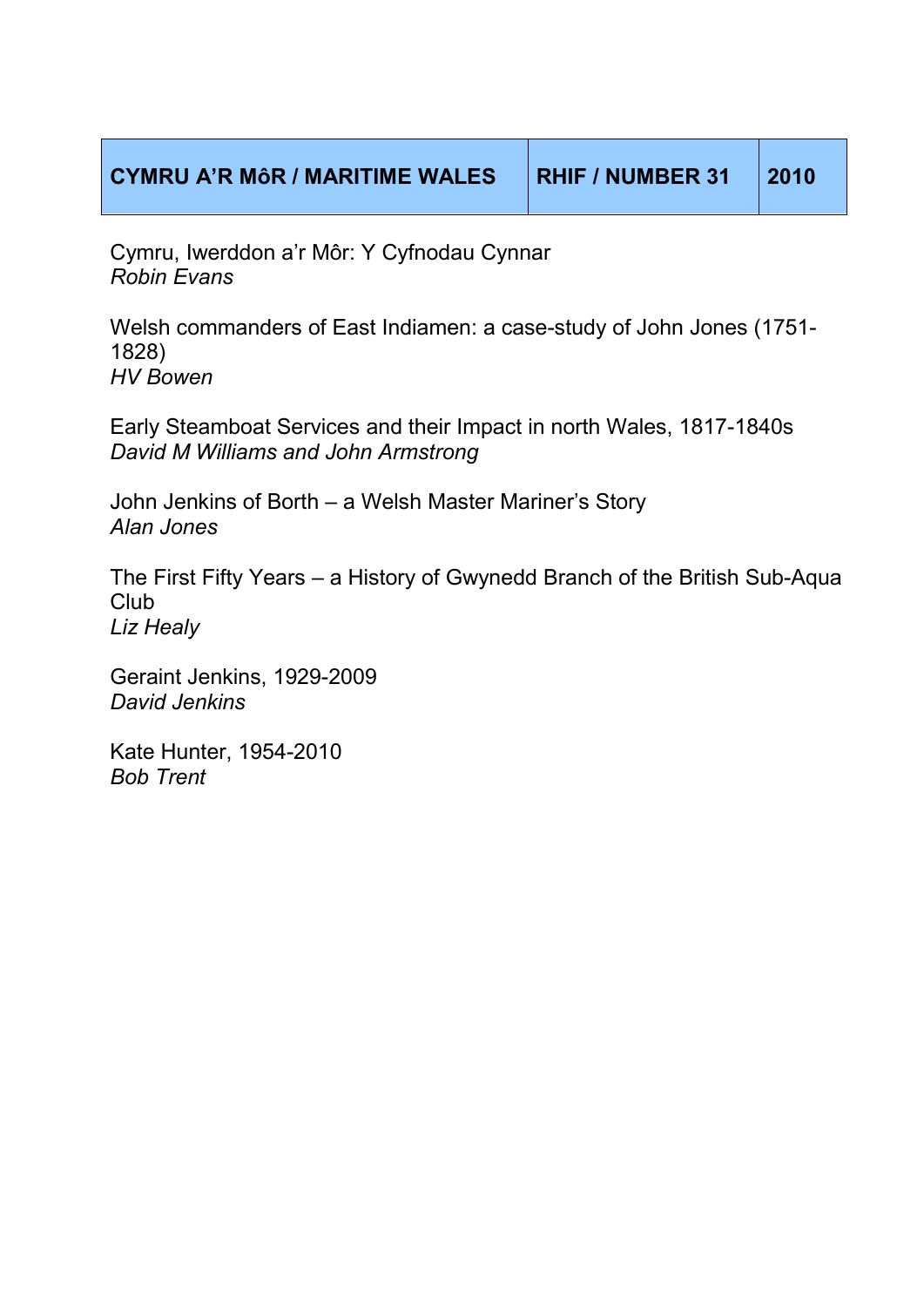| <b>CYMRU A'R MÔR / MARITIME WALES</b> | <b>RHIF / NUMBER 32</b> |  |
|---------------------------------------|-------------------------|--|
|---------------------------------------|-------------------------|--|

Wales and France in the Eighteenth Century *Mark Mathews* 

Cymuned Forwrol – cysyniad gymleth? *Robin Evans*

David Hughes 1847-1923: a Liverpool Welsh Ship Carver *Michael Stammers* 

Lewis Jones, the Hilbre Island Sea King *Michael Stammers*

William Rowlands, Morfa, Dulas 1849-1868 and the tragedy of the Idwal sunk off Sligo, Ireland in 1868 *Roy Rowlands* 

A little more Care *Roy Fenton* 

Shipping in the Clwyd and Dee Estuaries on Census Night, 5 April 1891 *Ken Davies* 

The Duke of Northumberland Steam Lifeboat *John Owen*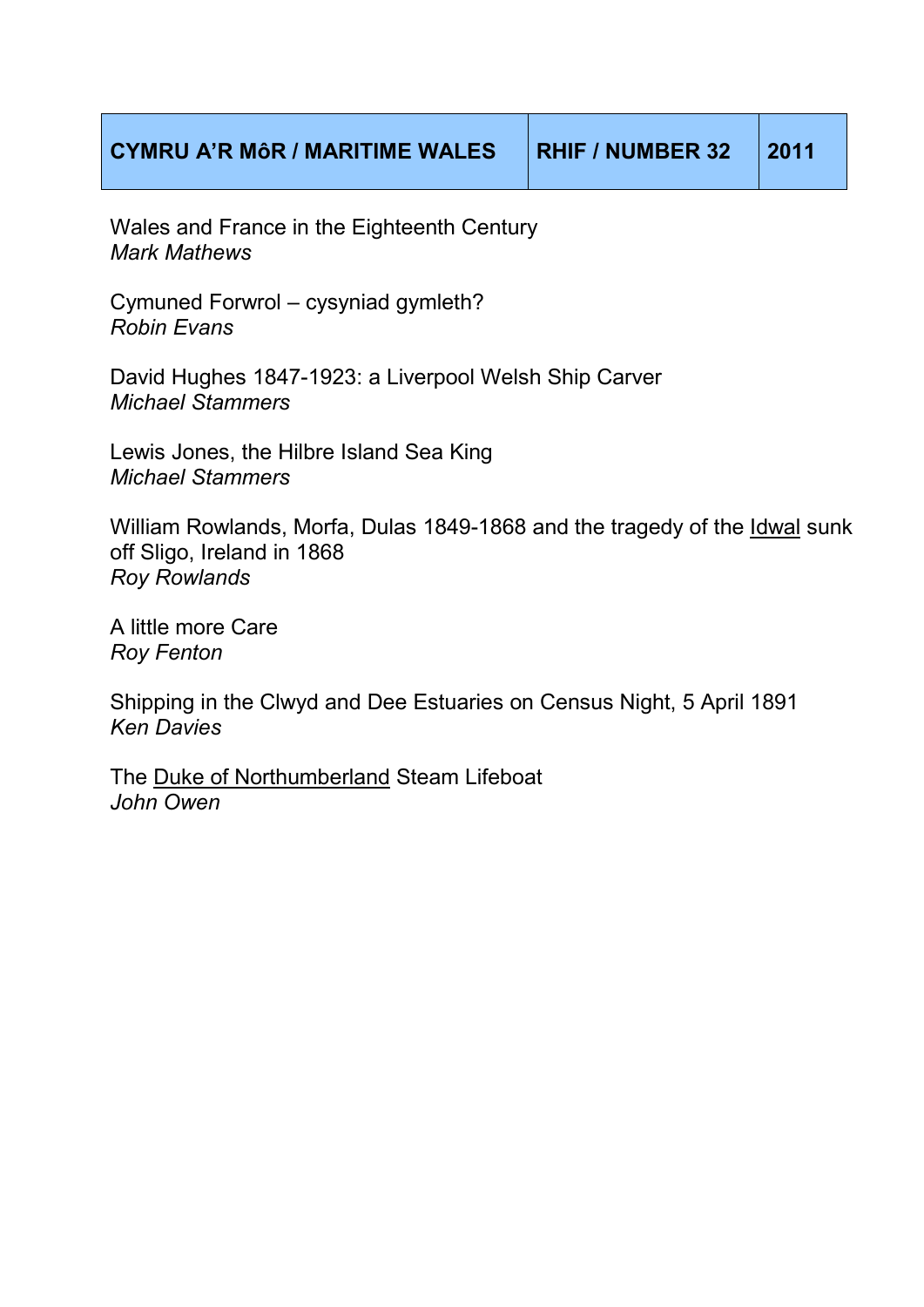## **CYMRU A'R MôR / MARITIME WALES RHIF / NUMBER 33 2012**

Y diwydiant llongau a mentrau lleol ar ddechrau'r ddeunawfed ganrif: tystiolaeth o dde-orllewin Cymru *MD Mathews* 

What's in a number? *Frank Large* 

Swansea Intra-continental Trade 1869-1870: The Role of the Brigantines *Michael Williams*

Ship-owners of Gwynedd, 1875-1900 *Aled Eames*

A voyage from Porthmadog *Beti Isabel Hughes*

War Exiles at Work: Finnish Seamen in Welsh Woodlands in the First World War *Michael Stammers and Frank Large*

Teyrnged i Iona Roberts / Tribute to Iona Roberts